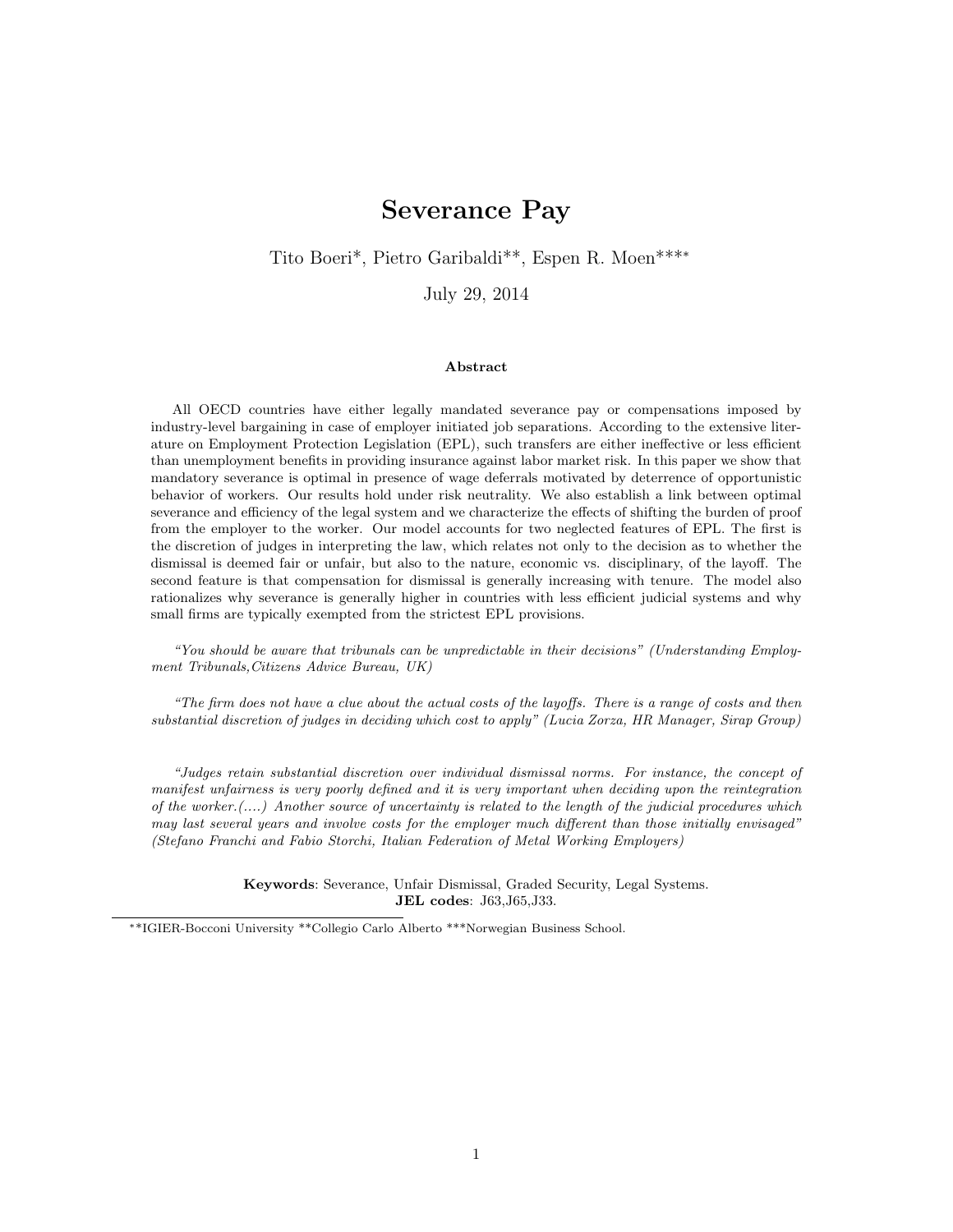# Introduction

Most OECD countries have legally mandated severance pay in case of employer initiated job separations. When rules for compensations to workers are not specified by the law, it is collective bargaining at the industry or national level to mandate severance to individual employers. Such transfers from the employer to the worker are the most important component of dismissal costs. The average compensation for unfair dismissals is about two years of pay in case of a worker with at least 20 years of tenure. There are countries in which severance may involve up to 5 years of pay. Severance pay also accounts for almost 50% per cent of the cross-country variation in the OECD index of the strictness of employment protection legislation (EPL) for regular workers, the reference measure of EPL in the literature.

According to the literature on EPL, severance pay is either neutral with respect to labor market outcomes or it is more distortionary than other institutions in providing insurance against labor market risk. It is neutral when wages are flexible and agents are risk neutral (Lazear [21]). Under rigid wages, severance pay increases unemployment (Garibaldi and Violante [16]). With risk-averse employees, severance is less efficient than other institutions – such as experience-rated unemployment benefits – in providing insurance to workers against the risk of job loss (Blanchard and Tirole [6]).

Why do we need then severance pay? In this paper we show that severance pay is efficient under risk neutrality and flexible (entry) wages, even in presence of unemployment benefits putting a floor to wages, provided that there are wage deferrals. In our model, wages are deferred in order to incentivize workers to investment in job-specific productivity. However our mechanism is relevant in all situations in which wages are deferred. The underlying assumption is that firms can commit to a future wage schedule (not contingent on individual productivity), but not on the employment relationship. Hence a firm cannot commit not to fire a worker if that is in the firm's interest ex post, or to any payments to workers who are fired. This is a standard assumption in the literature (see Menzio and Moen [26] and the references therein). Under these conditions, severance deals with the moral hazard problem associated with firms firing too frequently senior workers receiving deferred wages.

The result is general as wage deferrals are a common feature of labor markets: most firms allow for a significant component of remuneration to be postponed to avoid agency problems and to motivate workers and these tenure-related components of compensation are agreed in advance, conditional on the continuation of a job, but independently of productivity realizations. Moreover, studies measuring both wages and productivity (e.g., Medoff and Abraham [25], Kotlikoff and Gokhale [19] Flabbi and Ichino [17]) suggest that the effects of seniority on wage profiles observed by a large body of empirical literature can be attributed mainly to incentive reasons, and are not necessarily associated with a higher productivity of senior workers. There is also a large body of indirect evidence of deferred compensation. For instance, it is consistent with the findings by Lazear and Moore [20], who compared seniority-earning profiles of employees and self-employed (for which no agency problem arises) and by Barth [1], who compared the wage-tenure profile of workers paid piece-rate with that of workers receiving a flat wage.

Our model also allows to explain two neglected features of EPL.

The first relates to the discretion of judges in deciding upon the fairness and the nature (economic vs. disciplinary) of the dismissal. This decision deeply affects the costs of individual dismissals. Compensation is generally not offered to workers being fired for disciplinary reasons unless a Court ruling declares that the dismissal is unfair. When the individual layoff is instead motivated by the economic conditions of the firm, that is, it occurs independently of the behavior of the worker, compensation is typically offered also for fair dismissals, that is, cases where there is no evidence of opportunistic behavior of the employer. In the case of unfair dismissals, however, compensation is higher than the severance for fair economic dismissals. There are also countries in which compensation is provided only for unfair dismissals and fair economic dismissals do not involve mandated severance to the workers. Due to these wide differences in the levels of compensation related to the nature of dismissals, there are strong incentives for the employee or the employer to bring the case before a Court. Involvement of judges in the determination of the level of severance cannot be avoided by state contingent contracts, and since workers' effort and employers' investments in the duration of the job are not perfectly observable, the decisions of the judges will tend to be imperfect. Shirkers may receive the compensation offered for unfair disciplinary or economic dismissals, while opportunistic employers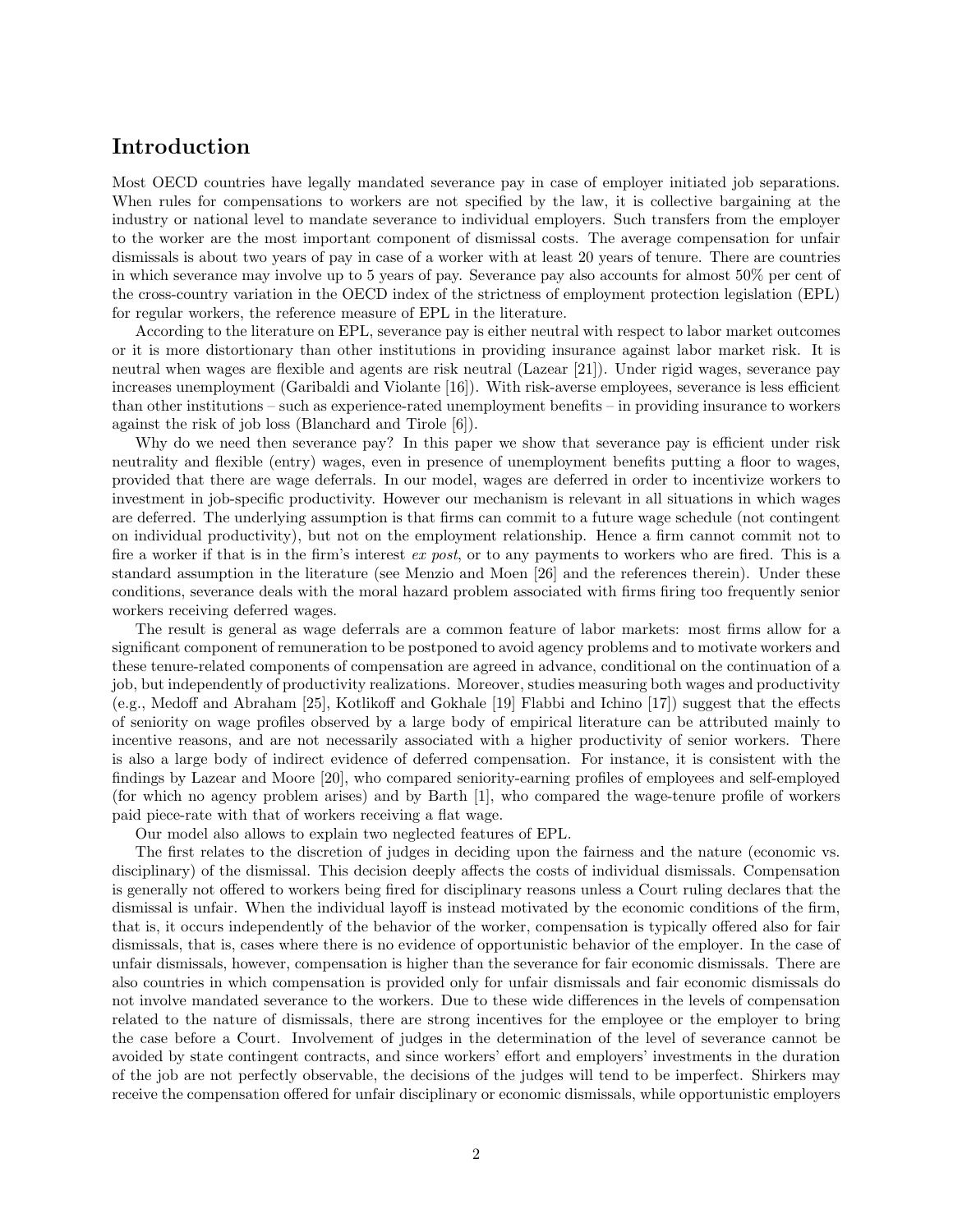claiming that the dismissal is either disciplinary or due to objective economic circumstances may get away without paying the higher severance required for unfair dismissals or not paying severance at all. The judicial discretion clearly affects also private settlements out of Court, as such settlements will be based on the expected costs had the case gone to Court. These relevant interactions between EPL and the efficiency of judicial systems have been neglected to date by the theoretical literature on EPL although there is evidence (Fraisse, Kramarz and Prost [13]) that the organisational structure of judicial systems does affect significantly labor market outcomes.

The second neglected characteristic of EPL is the *tenure profile* of severance pay. As documented in this paper, most countries allow for mandated severance pay to be increasing with tenure. We are not aware of any theory rationalizing these arrangement on the basis of purely efficiency considerations. Personnel economics offers explanations for why firms offer tenured jobs, that is, positions that cannot be severed under any set of circumstances. Tenured jobs can be rationalized as the result of learning about match quality or hiring incentives in organisations where incumbents have control over hirings, e.g., in academic institutions. Tenure prevents the strategic choice of incumbents of hiring only low quality workers in order to reduce competition with outsiders (Carmichael [11]). These theories explain why employers may decide to commit not to layoff some workers, but do not explain why a mandated profile of severance increasing with tenure is chosen for potentially all private firms, irrespective of whether incumbents in these organizations play any role in hiring decisions or there is substantial heterogeneity in the quality of applicants. Moreover, these models do not address problems of commitment: private firms generally cannot credibly commit not to layoff some workers, irrespective of their performance.

In this paper we show that these design features are efficient in dealing with moral hazard and adverse selection and that optimal severance is dependent on the design and efficiency of the judicial system.

Severance is needed to deter opportunistic behavior of workers. It has to be mandated by Governments as adverse selection prevent individual employers from committing not to fire workers investing in the productivity of the job. Incentive reasons, notably deterrence of shirking ([33], also explain why severance for economic dismissals is higher than for disciplinary dismissals. At the same time, this difference, especially when at least part of the burden of proof falls on the worker, induces employers to play strategically. Severance in case of unfair dismissals should be set at even higher levels to deter firms from taking the disciplinary dismissal route even in case of dismissals that are actually motivated on purely exogenous productivity reasons. These differences in severance pay levels by nature of individual dismissals and the associated informational asymmetries enhance the discretion of judges, hence the unpredictability of the costs of dismissals stressed by many employers (see the quotes at the beginning of this paper). Thus, there is a non-zero probability that a shirker obtains the severance pay provided in case of economic dismissals or that an employer pays the (low if any) severance due in case of disciplinary dismissals even when the worker has invested in the productivity of the job. We do endogenize these probabilities depending on whether the burden of proof concerning the nature (economic vs. disciplinary) of the dismissal falls on the worker or on the employer.

As we dig into the legal system, our model can establish a link between the efficiency of the judicial procedures in detecting opportunistic behavior of employers or employees, and the optimal levels of severance pay for disciplinary, economic and unfair dismissals. The model also shows under which conditions – in terms of productivity, monitoring technologies, jurisprudence, and design of unemployment benefit systems – a severance pay increasing with tenure improves productivity, reduces inefficient firing and induces an efficient allocation of labor. Finally, problems in monitoring rationalize why small firms are typically exempted from the strictest EPL regulations: it is easier for employers in small firms to prove opportunistic behavior of workers before Courts as they can better monitor and document the effort made by their workers in increasing the productivity of a job.

Our results are empirically relevant. Legal rules about the severance-tenure profile appear to be positively correlated with the wage-tenure profile that we estimate drawing on longitudinal data. We also find a positive correlation between severance-tenure and Cross-country correlations based on OECD measures of effectiveness of judicial systems are consistent with the relationship between, on the one hand, severance pay for individual economic and unfair dismissals, and, on the other hand, efficiency of legal systems, which is implied by the model.

The results of this paper are important in evaluating proposals to introduce mandatory compensation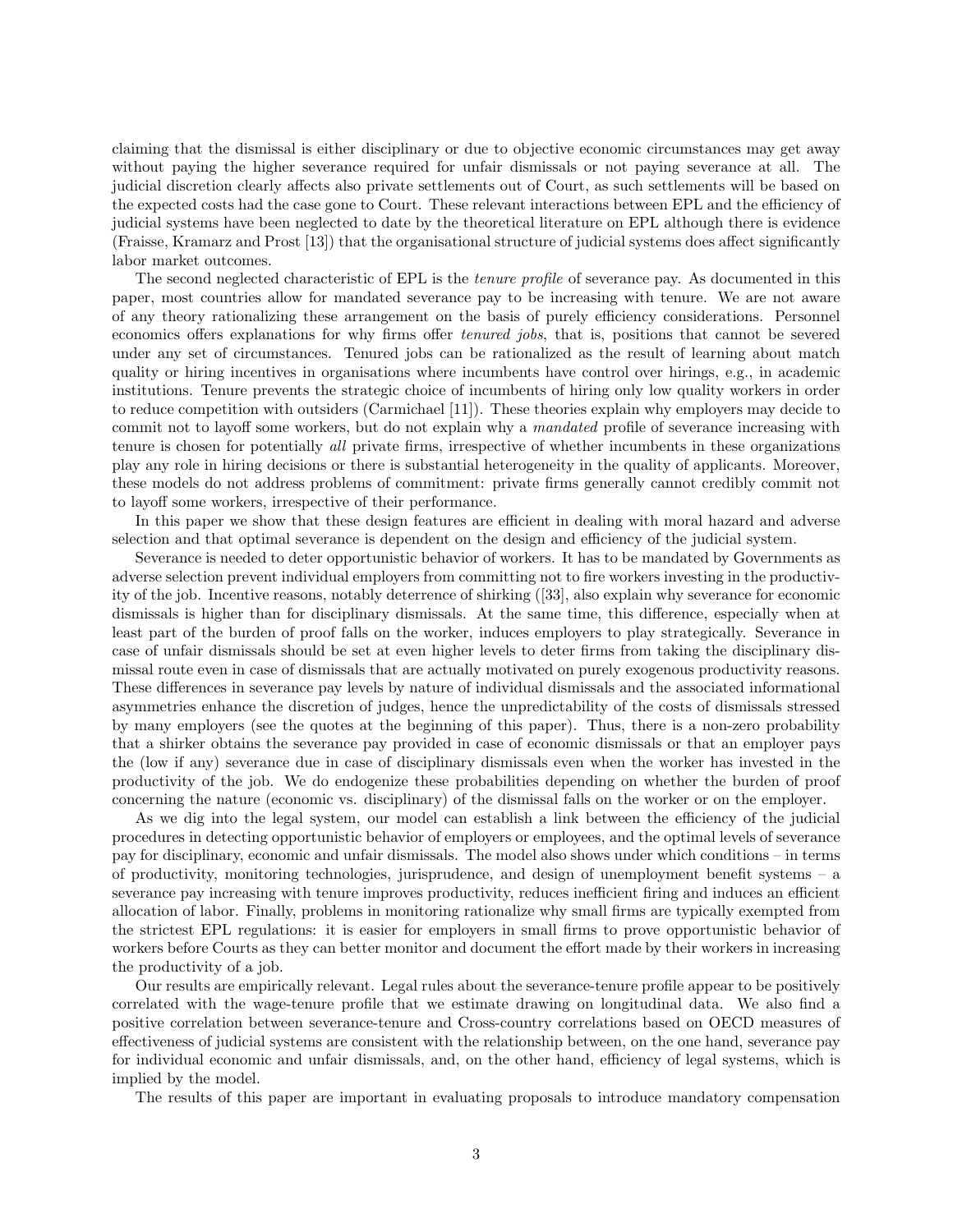increasing steadily with tenure in countries characterized by "contractual dualism", that is, the coexistence of a highly protected segment of the workforce and one segregated into temporary jobs providing low, if any, employment protection. It is also informative as to the optimal slope of the severance tenure profile, depending on the way in which Courts typically protect senior workers and on the costs of training for older workers.

The plan of the paper is as follows. Part one evaluates the relevance of severance pay in OECD countries and characterizes two neglected features of EPL, the discretion of judges in setting the level of severance pay depending on whether the individual dismissals is disciplinary, economic or unfair, and the tenure profile of severance pay. Part two develops a simple partial equilibrium, model with moral hazard of the employees, and evaluates optimal severance pay under these circumstances. Part three extends the model looking into Court rulings as to the nature of dismissals, endogenizing the probability that not investing workers get severance pay for economic dismissal and that the dismissal is considered unfair. Part four goes back to the data investigating the correlation between severance and efficiency of judicial systems and discusses the partial equilibrium and general equilibrium implications of the model. Finally, part five summarizes our key results and concludes.

# 1 Why Severance Matters

Employment protection legislation is one of the most widely investigated institutions in the labor market<sup>1</sup>. The theoretical literature, pioneered by Bentolila and Bertola [2] and Bertola [4], typically treats EPL as a firing tax to be paid to a third party by the employer in case of a layoff. Severance pay, that is, a transfer from the employer to the worker contingent on employer initiated separations<sup>2</sup> is generally not framed in these models, as Lazear [21] neutrality result indicates that, with wage flexibility and risk neutrality, it only affects the tenure profile of wages leaving employment, hiring and separations unaffected.

However, severance pay accounts for a very large share of the costs of individual<sup>3</sup> dismissals. According to Garibaldi and Violante [16] who estimated the red tape costs of layoffs in Italy, severance pay accounts for about 2/3 of total dismissal costs. Severance also explains about 50 per cent of the cross-country variation in the OECD index of strictness of EPL. It is mandatory even in countries with negligible firing taxes to be paid to third parties.<sup>4</sup>

Severance pay differs from firing taxes in at least two important dimensions. The first is that its amount depends both on the nature – disciplinary vs. economic – of the dismissal, and on whether it is deemed fair or unfair by a Court ruling. This role of the legal system that can only imperfectly monitor the performance of workers and employers is very important in assessing the incentives associated with the provision of severance pay. The second distinguishing feature of severance pay is that it is generally dependent of tenure, while firing taxes are independent of tenure and are indeed modeled by the literature as a flat cost for the employer.

### 1.1 Judicial Discretion

Statutory severance pay levels depend on the nature, economic vs. disciplinary, and on the fairness of dismissals. Fairness in the case of economic dismissals refers to the behavior of the employer: she should have tried as much as possible to avoid this outcome. Although the definition of fair economic dismissal differs quite considerably from country to country, it generally implies that some "genuine and serious" exogenous shocks in firm's performance require "operational changes" in the scale, and possibly, nature of the work organization, making the worker involved redundant. Often evidence of "economic difficulties" or "technological change" is explicitly required.

<sup>&</sup>lt;sup>1</sup>See Boeri and vanOurs [8] for a review of this literature.

<sup>2</sup>Our definition of severance clearly does not encompass deferred compensation schemes, such as private pension arrangements, which are paid at retirement or at any separation, including voluntary quits.

<sup>3</sup>Group layoffs, that is, collective dismissals involving a discrete number of workers of the same firm, are not considered in this paper

<sup>4</sup>See Postal-Vinay and Turon [30], and Boeri [7] for a theory of severance pay as a device to buy time and avoid paying firing taxes, in presence of on-the-job search.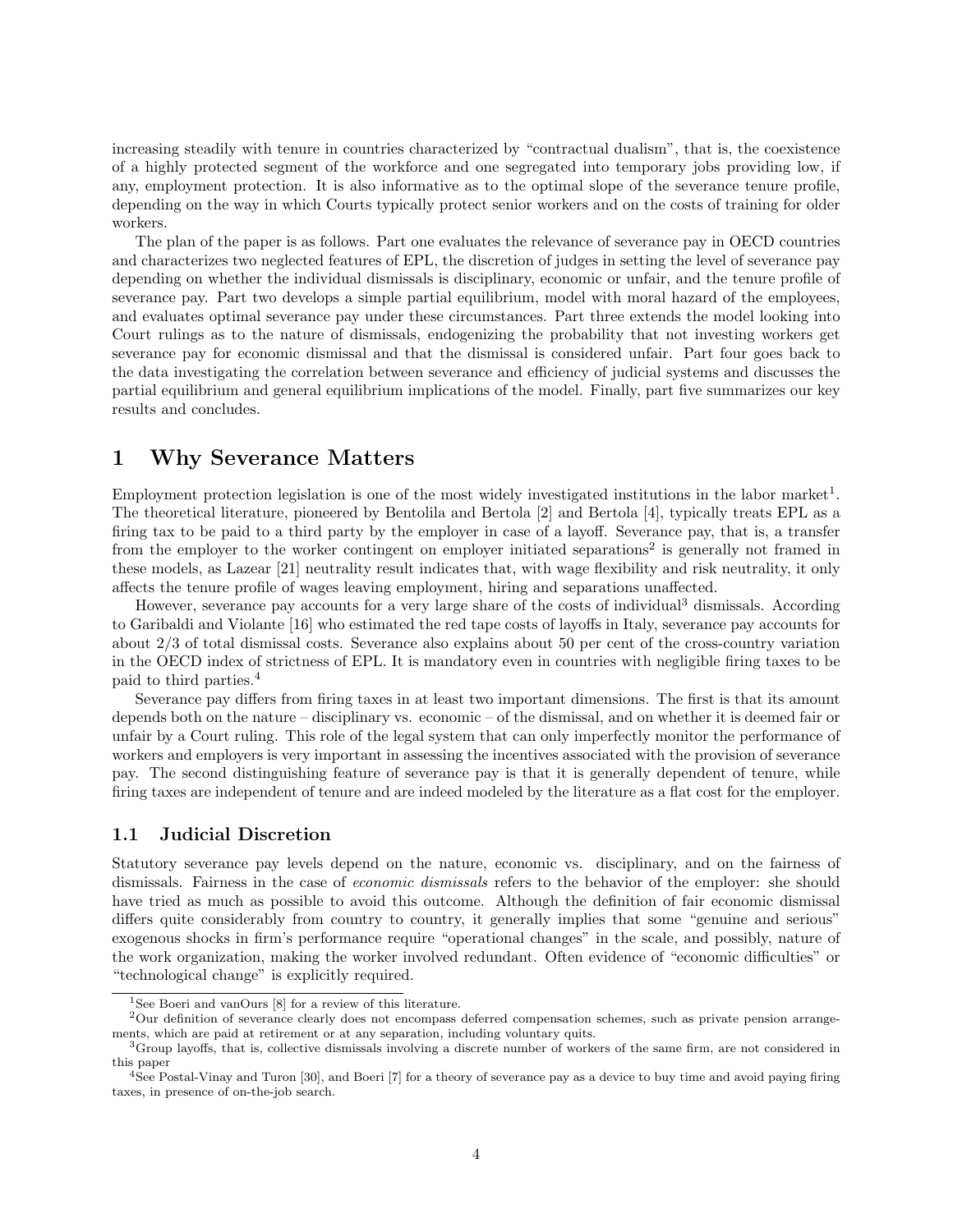In the case of *disciplinary dismissals*, the fairness refers to the behavior of the worker. Fair disciplinary dismissals are those for which there is evidence of misconduct on the part of the worker, where "misconduct" is often not defined, and the burden of proof typically falls onto the employer. When the economic or disciplinary dismissal is found by a Court to be "unfair", the employer in some countries is forced to reinstate the worker. Generally the reinstatement does not take place, but the compensation paid to the worker increases. Everywhere, the costs of unfair dismissals are significantly higher than those of fair economic dismissals. Moreover, the employer, in addition to providing severance pay, typically has to pay the legal costs of the employee and compensate for the foregone months of pay during the legal procedure. The decisions as to the nature of the dismissal and its fairness require some Court ruling. In practice, disputes are mostly settled before the Court decision, taking in consideration the nature of the dismissal, the probability that is considered fair and the severance and additional compensations envisaged under the different circumstances. Thus, in practice the level of severance ultimately depends on decisions made by third parties having limited information on the behavior of workers and employers. For all of these reasons the actual costs of layoffs are stochastic, and generally depend on the evidence that the employer can provide for a disciplinary or economic dismissal. The theoretical literature on EPL generally treats severance as a deterministic transfer from the employer to the employee. In the few cases where stochastic severance is allowed ( Garibaldi [15], Malo [24]) , it is modeled more as an option to fire (a firing permission) than as a distribution of alternative costs of dismissals. Moreover, no reference is made by this literature to the moral hazard problem related to the distinction between economic and disciplinary dismissals. Two partial exceptions are Galdon-Sanchez [14] and Boeri [9]. However, Galdon-Sanchez [14] operates on a reduced form model and both Boeri [9] and Galdon-Sanchez [14] do not address the efficiency of severance pay<sup>5</sup>, but only consider its effects on unemployment and the layoff behavior of firms of different size.

Uncertainty as to the actual costs of the dismissal is increasing, inter alia, in differences in the level of mandatory compensation required under the three types of dismissals discussed above, that is, fair economic, fair disciplinary, and unfair dismissals. Table 1 displays the maximum compensation (severance pay plus notice period) required in these three cases in OECD countries. The table is based on the analysis of the country files used by the OECD in building up the summary measure of strictness of EPL, a report prepared for a European conference of labor lawyers [12], a study by the ILO [5] and a recent survey of Civil Justice also carried out by OECD (Palumbo [28]).

As shown by Table 1, in all countries even fair dismissals command some compensation to the worker, either in terms strictly of severance pay or of a minimum notice period (de facto an extension of pay after the date when the worker is made redundant). The compensation for unfair dismissals  $(T_U)$ , first column) is, however, always higher than that provided in case of fair dismissals (either economic,  $T_F^E$ , or disciplinary,  $T_F^D$ , second and third columns). One of the reasons why unfair dismissals cost more than fair dismissals is that in several countries (see Table A2 in the Annex), in addition to a monetary compensation, an unfair dismissal may also be sanctioned with the compulsory reinstatement of the worker in the ranks of the firm. Thus, in these countries, the costs of unfair dismissals should include the duration of the trial period, as reinstated workers should be back paid the full wage between the date of the dismissal and that of the Court ruling, and an additional compensation, as the worker and the employer generally agree on a monetary transaction in lieu of an actual reinstatement after the Court ruling. This compensation will be clearly related to the protection provided to job-holders, that is, to the severance in case of unfair dismissals in that specific country. Thus, we estimate the costs of unfair dismissals as given by the statutory notice period  $(N)$ and severance  $(S)$ , plus, limited to the countries with reinstatement, the average length of the trial period (d) and the compensation for unfair dismissal  $(S)$ , which is a proxy for the cost of the reinstatement, the latter two terms multiplied by the likelihood that a the reintegration of the worker is actually imposed by the Court. <sup>6</sup>. As shown by the fourth and fifth columns of Table 1, unfair dismissals are significantly more

$$
T_U = N + S + \pi(d + S)
$$

 $5R<sub>u</sub>$  hmann and Sudekum [32] consider the efficiency of severance payments in terms of human capital investment, but do not address the moral hazard problems associated with Court involvement and the severance-tenure profile.

<sup>&</sup>lt;sup>6</sup>Denoting by  $(\pi)$  the probability that a reintegration of the worker is imposed by the Court, we have that:

where the unit of measurement is monthly wages. As detailed in Table A1 in the annex, we attribute to  $\pi$  the value obtained by standardizing to the unit interval the 0-3 OECD index on the likelihood of the reinstatement, where 0 means never reinstatement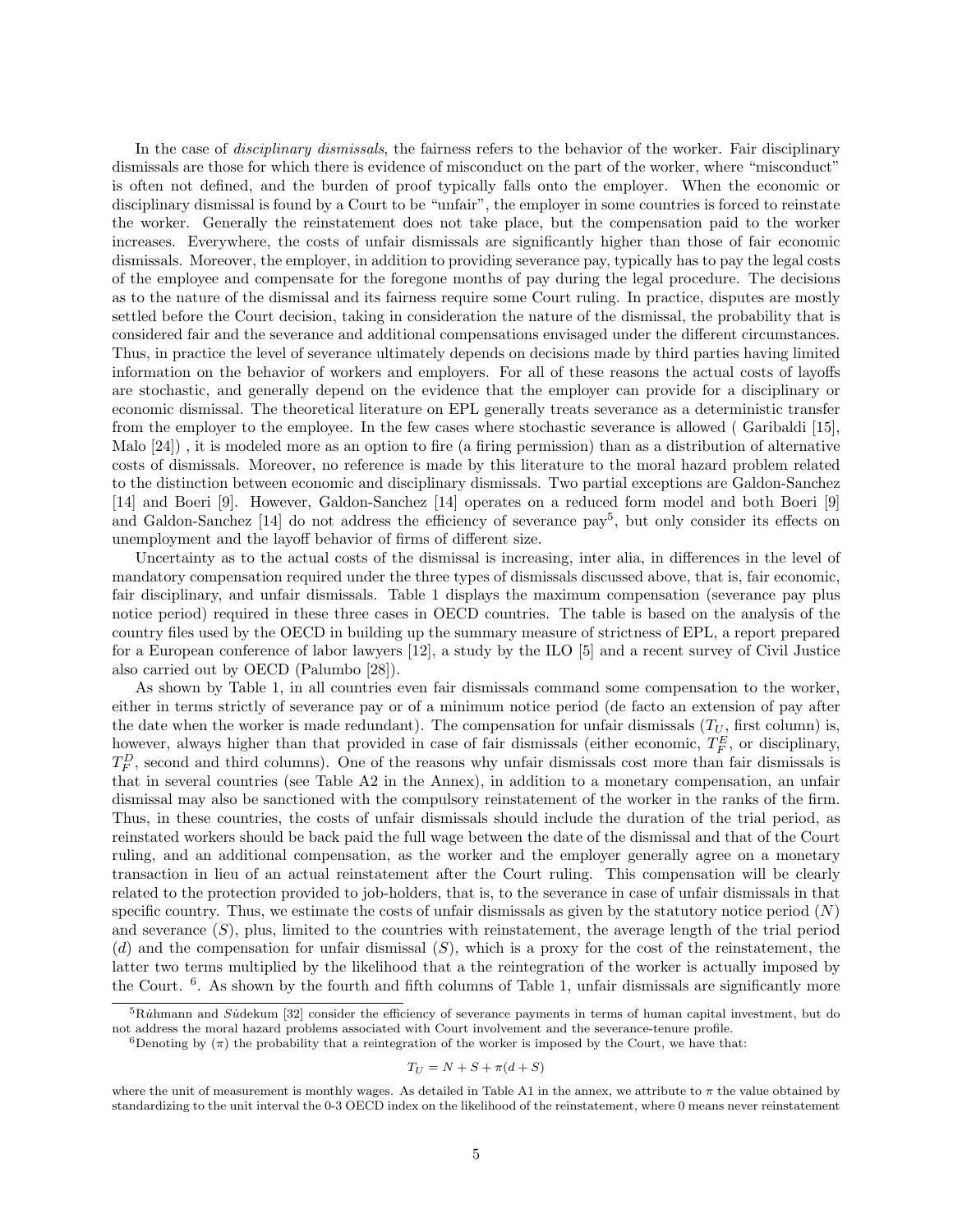expensive than fair economic dismissals, while the latter are more expensive than fair disciplinary dismissals, which typically involve only a relatively short notice period.

The above suggests that there is substantial uncertainty as to costs of dismissals for an employer. the information is summarized in two measures provided in the Annex (Table A2), notably a measure of dispersion, and a measure of judicial discretion.

Consistently with these facts, the model developed in the next section will allow for both economic and disciplinary dismissals and address the moral hazard problem related to potential workers' misconduct as well as the nature, economic vs. disciplinary, of the dismissals. We will initially assume that the probability that a Court rules that a layoff is disciplinary is exogenous and show that in a model with wage deferrals (e.g., related to career concerns), a properly designed severance scheme maximizes the joint surplus from a match. Later on, in Section 3, we will explicitly frame the operation of the judicial system, by endogenizing the probability that a Court rules in favor of the employer, based on the evidence that can be provided by the firm on the productivity of the worker, and evaluate the optimal severance under this endogenous probability of "getting away with it". Finally, we will consider a case where also the employer can behave strategically: in this double moral hazard case, the employer may pretend that the dismissal is disciplinary when it is instead due to economic reasons. Compensation for unfair dismissal can be rationalized as a deterrent to this behavior of the employer.

### 1.2 The elasticity of severance to tenure

Figure 1 displays the severance tenure profiles in OECD countries drawing on institutional information gathered by the ILO (EPLex project) and the OECD. In 25 countries out of 30 there is evidence of severance increasing with tenure. If we add the notice period (de facto an extension of the contract after the notification of the dismissal giving to the worker time to find alternative employment, see Table A3 in the Annex), only two countries pay the same compensation at all tenure levels, notably Austria and Japan.

Why do regulations in so many countries allow for severance graded with tenure? Is this profile efficient from the standpoint of the individual worker and firm involved? There may be social efficiency considerations for having employment protection increasing with tenure, e.g. related to the fiscal externalities associated to layoffs in presence of tenure-related unemployment benefit systems and/or job finding rates declining with age. There can also be equity considerations for offering stronger protection against layoffs to older workers, but we are not aware of theories rationalizing these arrangements from the standpoint of purely private efficiency.

In the model presented in Section 2, a privately efficient and positive severance-tenure profile emerges as a result of moral hazard related to the stochastic nature of severance pay and the difference between disciplinary and economic dismissals. The stochastic nature of severance is due to the fact that the nature (economic vs. disciplinary) of the dismissal has to be proved before a Court, and there is an exogenous probability that disciplinary dismissals are treated as economic dismissals. In Section 3, this probability is endogenized by looking into the Court ruling in relation to different possible productivity realizations. Opportunistic behavior of the employer is also considered in this section, allowing for unfair dismissals. Thus, we proceed step by step. We begin with a model of (one-sided) moral hazard of the worker, endogenous wage deferrals and exogenous Court ruling. This model is subsequently extended to allow for endogenous Court decisions, and double moral hazard.

# 2 The Basic Economics of Severance Pay

The intuition behind our model can be grasped by referring to a two-period contract with stochastic productivity realizations and exogenous wage deferrals. Suppose that the workers' outside option is constant over time, and there is no firm-specific investment in training. Productivity is known in the first period while in the second period it is stochastic: it can only take values above the worker's outside option, but possibly

and 3 denotes the case where employees can freely decide upon the reinstatement in the case where the dismissal is ruled to be unfair.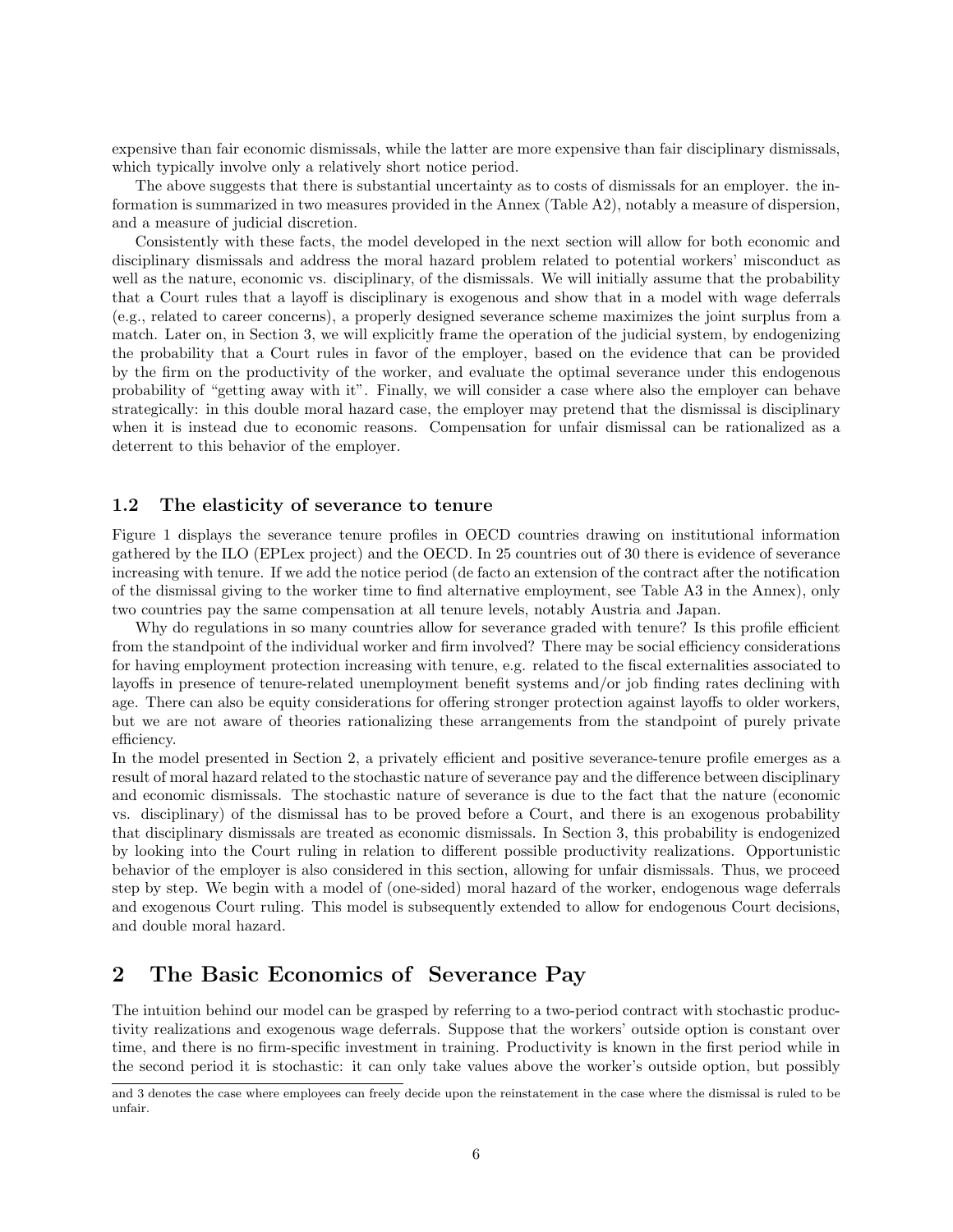| Country         | $T_U$ | $T_E^F$ | $T_D^F$ | $T_U-T_E^F$ | $T_E^F$ |
|-----------------|-------|---------|---------|-------------|---------|
|                 |       |         |         |             |         |
| Australia       | 13.90 | 3.80    | 1.00    | 10.10       | 2.80    |
| Austria         | 20.29 | 4.00    | 4.00    | 16.29       | 0.00    |
| Belgium         | 31.30 | 11.15   | 11.15   | 20.15       | 0.00    |
| Canada(Federal) |       | 4.3     | 2.00    |             | 2.30    |
| CzechRepublic   | 19.99 | 3.50    | 2.00    | 16.49       | 1.50    |
| Denmark         | 19.97 | 9.00    | 6.00    | 10.97       | 3.00    |
| Finland         | 20.00 | 6.00    | 6.00    | 14.00       | 0.00    |
| France          | 27.67 | 7.40    | 2.00    | 20.27       | 5.40    |
| Germany         | 43.58 | 17.00   | 7.00    | 26.58       | 10.00   |
| Greece          |       | 12.00   | 4.00    |             | 8.00    |
| Hungary         | 27.16 | 9.00    | 3.00    | 18.16       | 6.00    |
| Ireland         | 40.90 | 6.00    | 2.00    | 34.90       | 4.00    |
| Italy           | 40.14 | 6.00    | 6.00    | 34.14       | 0.00    |
| Japan           | 10.16 | 1.00    | 1.00    | 9.16        | 0.00    |
| Korea           | 17.81 | 1.00    | 1.00    | 16.81       | 0.00    |
| Luxembourg      | 18.20 | 12.00   | 6.00    | 6.20        | 6.00    |
| Mexico          |       |         |         |             |         |
| Netherlands     | 16.67 | 4.00    | 4.00    | 12.67       | 0.00    |
| NewZealand      | 12.49 | 0.50    | 0.50    | 11.99       | 0.00    |
| Norway          | 29.61 | 6.00    | 6.00    | 23.61       | 0.00    |
| Poland          | 11.82 | 6.00    | 3.00    | 5.82        | 3.00    |
| Portugal        | 62.85 | 14.50   | 2.50    | 48.35       | 12.00   |
| SlovakRepublic  | 27.79 | 7.00    | 3.00    | 20.79       | 4.00    |
| Spain           | 36.50 | 12.50   | 0.50    | 24.00       | 12.00   |
| Sweden          | 38.00 | 6.00    | 6.00    | 32.00       | 0.00    |
| Switzerland     | 9.00  | 3.00    | 3.00    | 6.00        | 0.00    |
| Turkey          | 32.00 | 22.00   | 2.00    | 10.00       | 20.00   |
| UnitedKingdom   | 17.67 | 7.60    | 3.00    | 10.07       | 4.60    |
| United States   |       | 0.00    | 0.00    |             | 0.00    |

Table 1: Judicial discretion over severance pay

Notes: All magnitudes are expressed in monthly wages.

Reference is made to a worker with 20 years of tenure.

 $T_U$  is compensation for unfair dismissal;  $T_E^F$  is compensation for fair economic dismissal, and  $T_D^F$  is

compensation for fair disciplinary dismissal.

Sources: EPLex; OECD  $(2013)$ ;

See the main text and Table A1 in the Annex for details.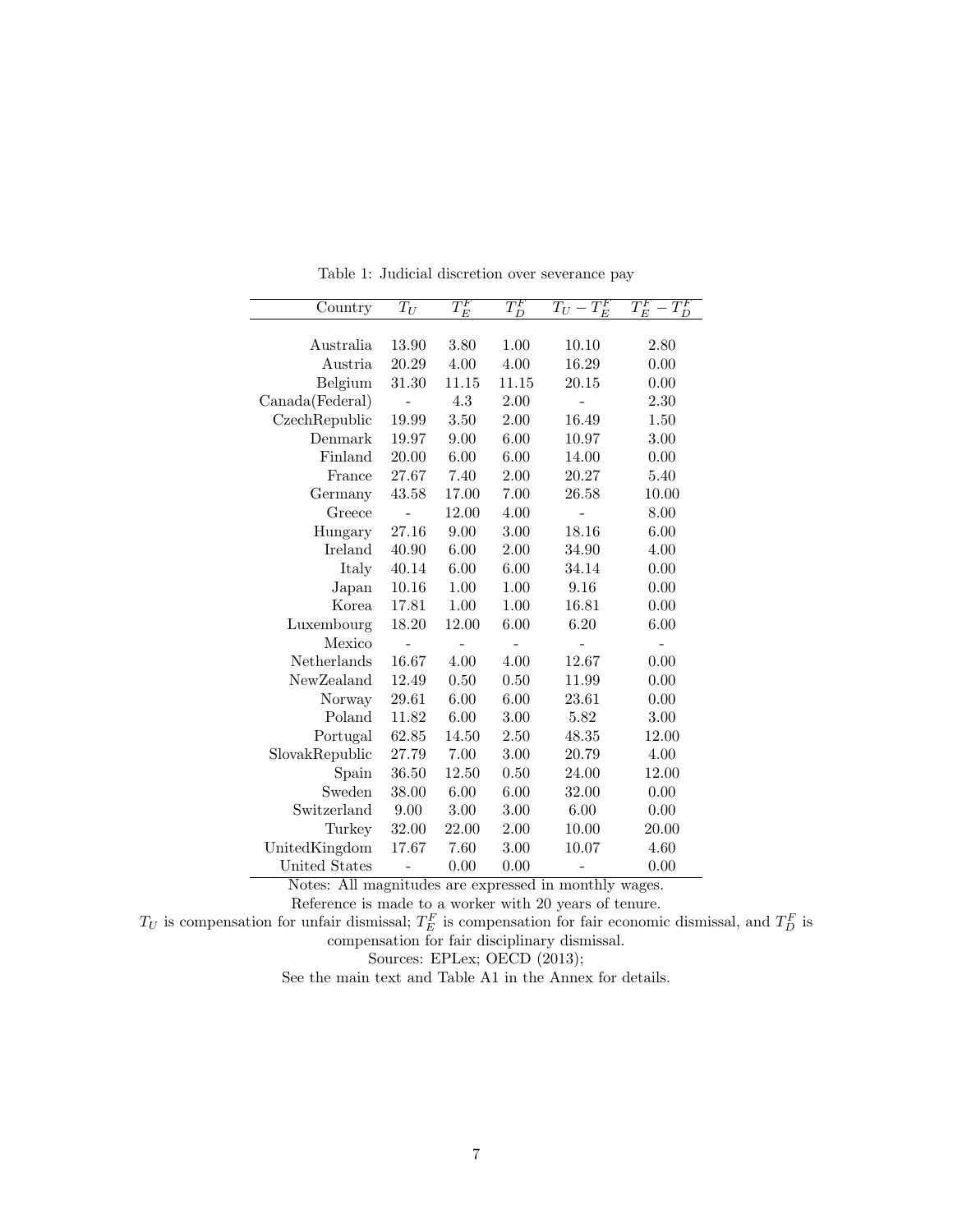

Figure 1: Severance payments for fair economic dismissals and tenure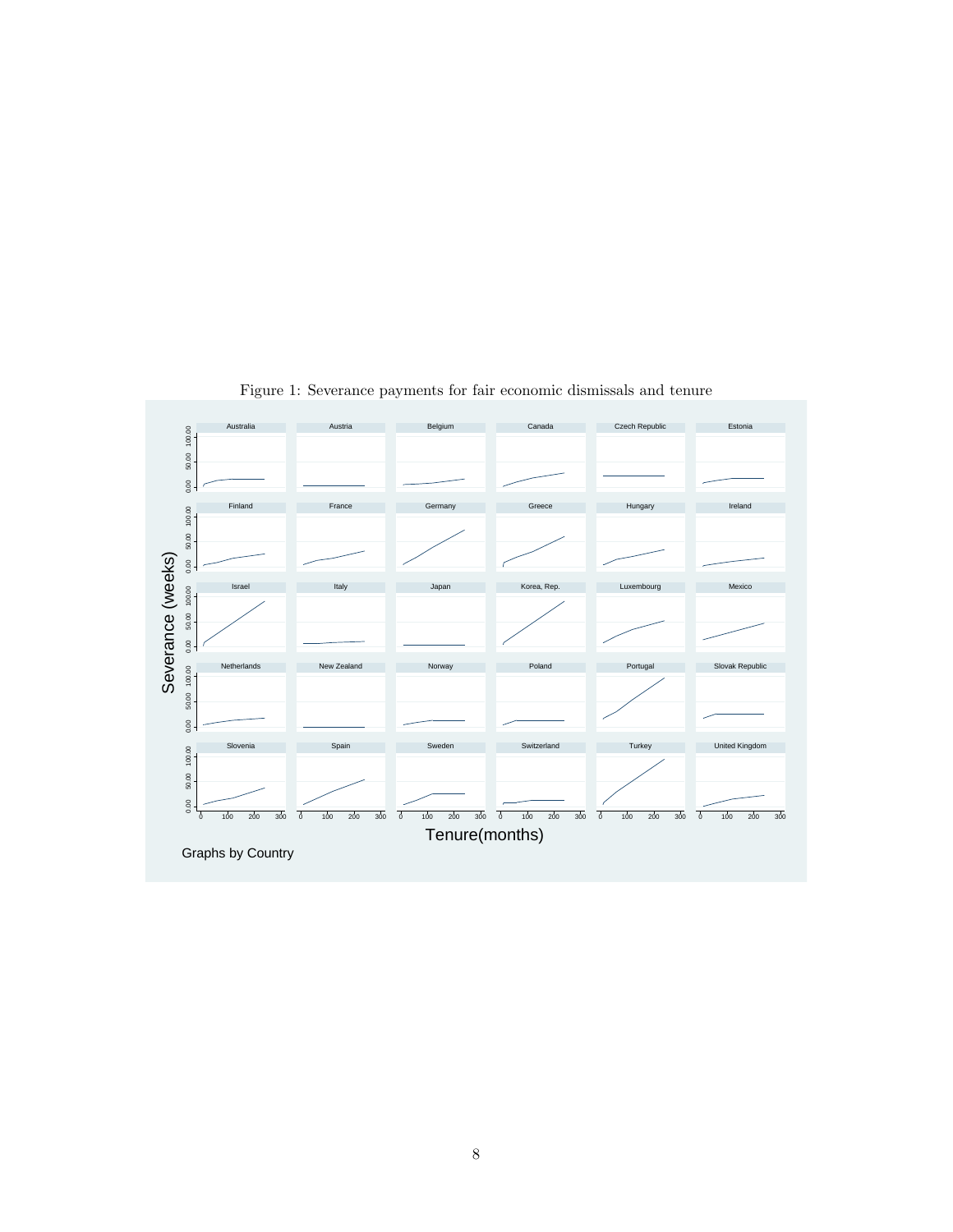lower than the (non-negotiable) second period wage. In case the productivity falls below the second-period wage, the employer making (ex-post) strictly negative profits has all the incentives to layoff the worker even if the total surplus of the match is positive. Since productivity is higher than the outside option of the worker, it would be possible to split this surplus between the worker and the employer, making sure that both parties do not realize a negative surplus. However, deferred wages do not allow for this outcome, and hence even a job realizing a strictly positive (total) surplus is destroyed. Severance pay may prevent this inefficient separation for senior workers, provided that it is sufficiently large. We show below how large an optimal severance should be to prevent inefficient separations, by considering a more complex environment, notaby one with endogenous wage deferrals and firm-specific investment.

#### 2.1 A model of specific investment and endogenous wage deferrals

Consider now a more general two-periods setting with endogenous wages being set in the initial period and moral hazard related to the decision of the worker to invest in firm-specific training. In our setup, the investment in training is costly and has uncertain returns. Wage contracts are incomplete, as firms cannot commit not to fire workers after a negative productivity realization. We are not aware of employers in the private sector signing contracts that do not allow them to layoff workers in case of exogenous shocks.

At the same time, a worker who does not invest can legitimately be dismissed as a "shirker". This firminitiated dismissal is "disciplinary", but such a case must be proved before a Court and there is a certain probability that a disciplinary firing is deemed unfair by judges and a shirking worker can "get away with it". We thus have a moral hazard problem, since shirking workers can obtain severance payments.

The model is partial equilibrium: one worker and one firm have a job opportunity that lasts two periods. We also impose that the worker and the firm are risk neutral, and for simplicity initially abstract from discounting. The worker's outside option is b in every period. In period 1 the worker faces a specific investment opportunity  $s = \{0, 1\}$ . The investment opportunity costs the worker C in the first period. The investment is private information to the worker in the first period.

If the worker does not invest, the output in both periods is non-stochastic, and denoted by  $y < b$ . Hence, the project cannot be profitable unless the worker invests. This restriction is imposed for expositional reasons only and will be relaxed later on. Conditional on the investment being undertaken, productivity in the second period will be  $y + \varepsilon$ , where  $\varepsilon$  is the specific component of productivity and is drawn from a continuous distribution  $F(\varepsilon)$ , defined over the support  $\varepsilon \in [[\varepsilon, \overline{\varepsilon}]]$ . As stated above, we impose that  $y + \varepsilon < b$ . The specific component of productivity is observed only by the firm, hence wages cannot be made contingent upon it. We assume that  $\bar{\varepsilon}$  is sufficiently high for the firm to break even.

If the worker shirks in the first period, this is observed by the firm in the second period, either directly (it is observed that he does not have the necessary skills), or indirectly, by his low productivity (if  $\varepsilon > 0$ ). This assumption will be relaxed below. The firm may also want to fire the worker, even if the worker has invested, if the draw of  $\varepsilon$  is sufficiently low. We refer to this case as an economic dismissal.

Definition 1 Disciplinary Dismissal. In period 2, a firm is entitled to freely dismiss a shirking worker who did not invest in the first period.

#### **Definition 2** Economic Dismissal. In period 2, when productivity is sufficiently low, a firm is entitled to dismiss a worker by paying a severance T.

In terms of employment protection legislation, a worker that does not invest is legitimately fired for disciplinary reasons while a productivity related layoff is a fair economic dismissal.

Over and beyond economic and disciplinary dismissals, we have to distinguish between fair and unfair dismissals. In our setup, the distinction is particularly relevant for disciplinary dismissals. Whether a disciplinary dismissal can be defined as fair can only be proven in Court. The Court ruling is stochastic. In period 2 the firm observes if the worker has invested or not, but cannot necessarily prove insufficient investment (hereafter shirking) in a Court of law. We assume that there is a probability  $1 - q$  that the Court observes shirking and declares the firing as fair. In such a case, the firm is exempted from paying severance payments. Hence, there is a probability  $q$  that a shirking worker gets away with it and receives severance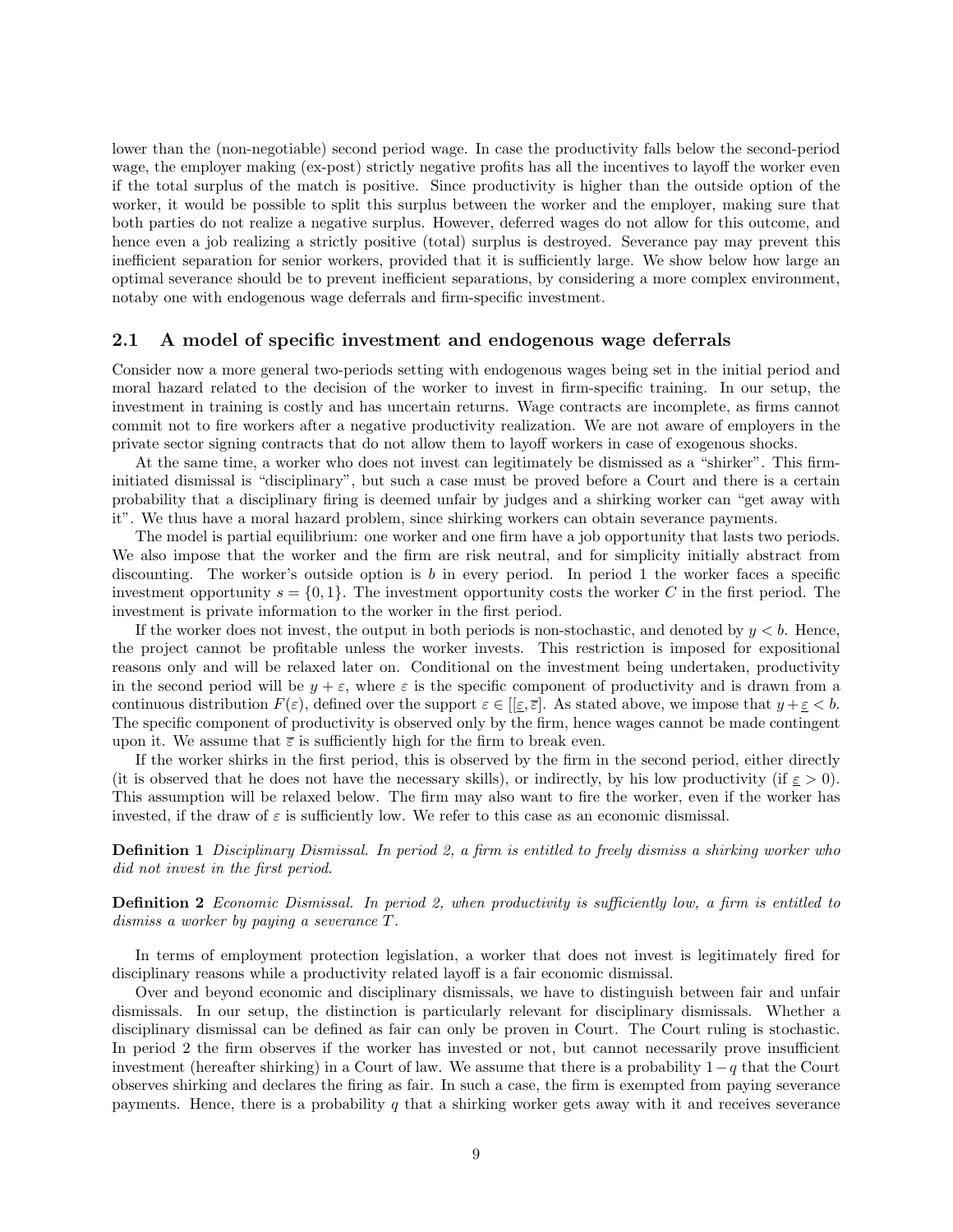payment. When this happens, the disciplinary dismissal is defined as unfair, and a severance payment is due. The realization of  $q$  is made after the firm has fired the worker, hence the expected severance payment for the firm when firing a shirking worker is  $qT$ . In this section, q is considered exogenous, it will be endogenized in the next section.<sup>7</sup> In what follows we assume that a firm always finds it in its interest to fire shirking workers, and then demonstrate that this is always the case when the severance is optimally set.

In the case of an economic dismissal, we assume that severance payment is always due, hence we abstract from moral hazard on the firm side. In principle, the firm may claim that an economic dismissal is a disciplinary dismissal in the hope of getting away with it without having to pay T. We will consider moral hazard of the employer at a later stage, and comment on its effects along the way. Our underlying assumption at this point is that the cost to the firm of being caught for unfair disciplinary dismissal is sufficiently high, so that the firm will never claim that an economic dismissal is disciplinary.

Before we continue and derive the optimal contract, let us comment on our driving assumption that a firm cannot commit to a severance payment, and hence that the severance payment  $T$  is a policy tool. We rationalize our assumption that the firm cannot contract upon T by alluding to an underlying, unmodelled problem of adverse selection that stands on the way of a private contractual arrangement. If a firm unilaterally commits to a severace payment, it would be a victim of negative selection, and would end up hiring less favourable workers.

Let us be more specific. Suppose that there are two types of workers; ordinary workers as described above and shirkers, with  $C = \infty$ . Hence the shirkers always shirk. The fraction of the "shirkers" may be arbitrarily small, but strictly positive. The firms cannot distinguish between shirkers and ordinary workers. Consider a situation where all firms offer a contract  $(w_1, w_2, T)$ , where  $w_1$  and  $w_2$  are period 1 and 2 wages, respectively, and  $T > 0$  is a privately imposed severance. We will argue that this cannot be an equilibrium. Consider a firm that deviates and offers a contract  $(w_1, w'_2, T' - \varepsilon)$ , where  $w'_2 > w_2$  and  $\varepsilon$  can be arbitrarily small. Since ordinary workers are strictly more willing to trade off severance payment for a higher period 2 wage than are shirkers, it is possible to chose  $w_2'$  so that ordinary workers strictly prefer the new contract and shirkers strictly prefer the old contract. Hence the deviator only attracts the more profitable ordinary workers, and the equilibrium unravels. This argument can be used for any equilibrium candidate in which also ordinary workers receive severance pay. Thus, an arbitrarily small fraction of shirkers drives out severance pay for ordinay workers altogether (for a more formal treatment of the same argument, see [27] and [31])

A mandatory severance solves this co-ordination problem. The realism of this assumption can be assessed considering that severance, wherever it exists, is either legislated or established within collective agreements at the industry, state or national level.

#### Optimal contracts

We derive below the optimal contract of the firm, that is, wages  $(w_1, w_2)$ , that maximize the profit of the firm given 1) the firm's ex post firing behavior, 2) the incentive compatibility and participation constraints of the worker, for an exogeneously given severance  $T$ . Then we solve for the optimal severance. In what follows we assume that the firm's participation constraint is satisfied. We will get back to this in the section on optimal severance.

Let us indicate with  $W_{(s=0)}$  the value of the job to the worker in case she does not invest. When this happens, the shirking worker gets the first period wage, and will be fired in period 2 for disciplinary reasons with probability 1.

$$
W_{(s=0)} = w_1 + b + qT
$$

The worker's expected income if she invests is

$$
W_{(s=1)} = w_1 - C + (1 - F(\varepsilon_d))w_2 + F(\varepsilon_d)[b+T]
$$

where  $F(\varepsilon_d)$  is the probability of being fired for economic reasons. The period 2 profit of the firm is given by

$$
\Pi_2(\varepsilon) = Max[y + \varepsilon - w_2; -T].
$$

<sup>&</sup>lt;sup>7</sup>In terms of the definitions used in Section 1, we have that  $T_F^D=0$  and  $T_F^E=T$  in this setting.  $T_U$  is introduced in section 3 below. Here we focus only on moral hazard of the employee.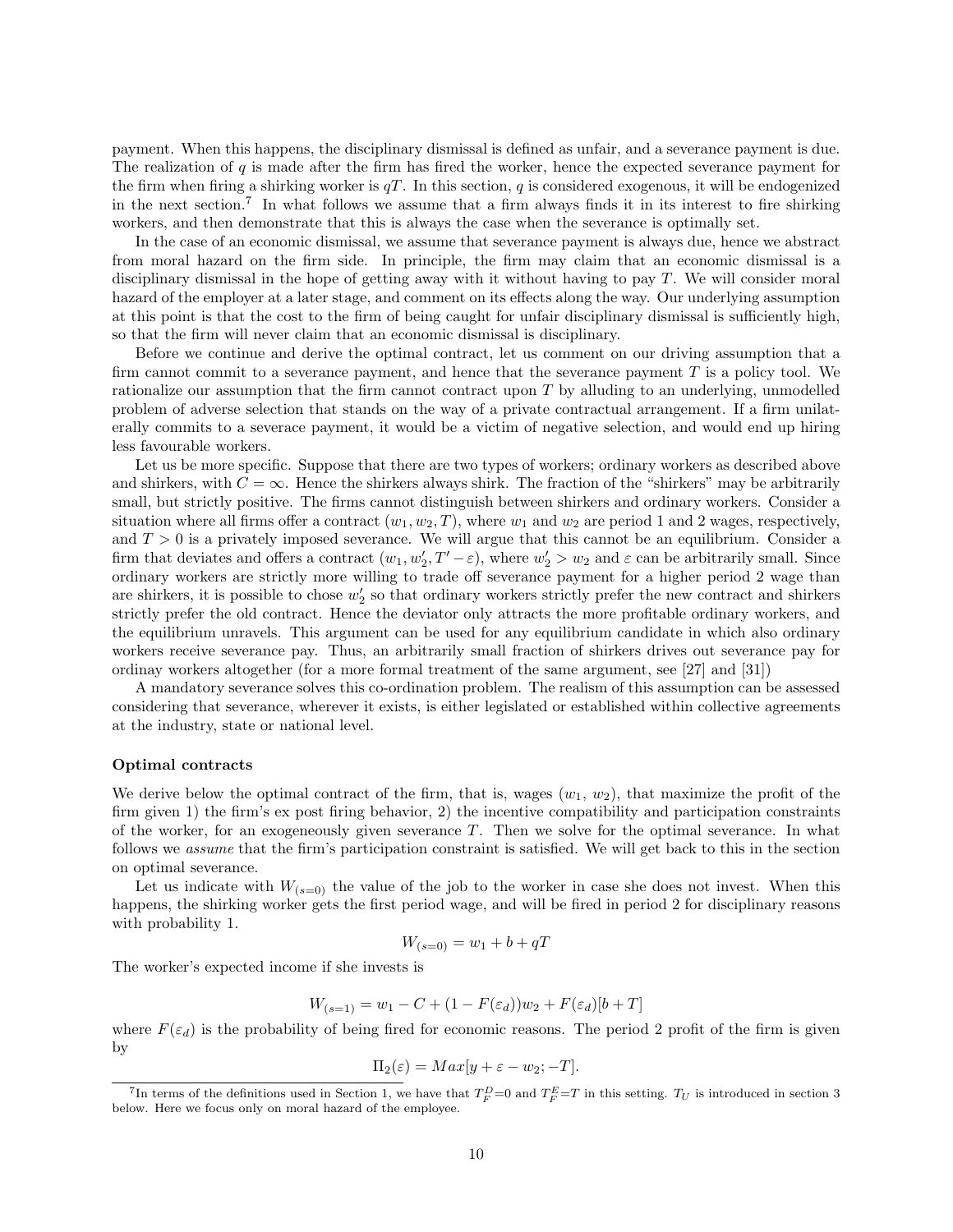The firm retains the worker if and only if  $\varepsilon \geq \varepsilon_d$ , where the threshold  $\varepsilon_d$  is given by

$$
\varepsilon_d = w_2 - y - T \tag{1}
$$

The worker will invest if and only if  $W_{(s=1)} \geq W_{(s=0)}$ . Hence the ICC reads

$$
(1 - F(\varepsilon_d))w_2 + F(\varepsilon_d)(b + T) - C \ge b + qT
$$

The lowest value of  $w_2$  that satisfies the ICC is thus<sup>8</sup>

$$
w_2 = b + \frac{C + [q - F(\varepsilon_d)]T}{1 - F(\varepsilon_d)}\tag{2}
$$

Let us give some comments. First, note that if  $\varepsilon_d = \varepsilon_l$ , i.e., if workers who invest are never dismissed, then  $w_2 = b + C + qT$ . In this case the worker who invests is compensated for her outside option b, her investment cost C, and the rents  $qT$  she would get if shirking. Second, the numerator in (2) increases in T if  $q > F(\varepsilon_d)$ . This reflects the fact that the worker in this case is more likely to get the severance if shirking than if not shirking. If  $q < F(\varepsilon_d)$ , the opposite holds.

Given the second period wage, the first period wage is set so as to ensure that the worker participation constraint is satisfied. The worker has an outside option equal to b per period, so that the worker participation constraint is  $W_{(s=1)} \geq 2b$  which, when strict, simplifies to

$$
w_1 = b - qT \tag{3}
$$

This is also intuitive. By shirking and not investing, the worker is able to achieve a rent of  $qT$ . In order to satisfy the ICC, the worker gets the same rent when investing. The exact same amount is extracted from the worker (relative to her outside option) through a low period 1 wage. Clearly, the severance does not influence the worker's lifetime income in partial equilibrium, but it makes the wage-tenure profile steeper.

Finally, in order to fully characterize the contract, we have to solve for  $\varepsilon_d$ . From (1) and (2) it follows that

$$
\varepsilon_d = b - y + \frac{C - (1 - q)T}{1 - F(\varepsilon_d)}\tag{4}
$$

At  $\varepsilon_d = \varepsilon_l$ , the left-hand side of the equation is strictly negative, while the right-hand side is positive (as long as  $C \geq (1 - q)T$ . Both the left-hand side and the right-hand side of the equation are increasing in  $\varepsilon$ , hence the equation may not have a solution.<sup>9</sup> However, if the investments are sufficiently productive, in a well defined sense, the equation has a solution, and we say that the investment is implementable. To be more precise, suppose that the distribution can be written as  $\varepsilon = kz$ , where z is a stochastic variable on [0, 1] with median value of  $z^m > 0$  and expected value of  $\bar{z}$ . The scalar k is a measure of the productivity of the investment. Furthermore, on intervals of T and C where investments are implementable,  $\varepsilon_d$  is increasing in  $C$  and decreasing in  $T$ 

**Proposition 1** Consider an arbitrary investment cost C and severance T. Then, if the investment is sufficiently productive, the investment is implementable. On intervals where the investment is implementable,  $\varepsilon_d$ is increasing in C

Note that if  $q = 1$  (shirking workers always get severance pay), severance payments are neutral. From (4) it follows that  $\varepsilon_d$  is independent of T in this case, and from (2) that  $w_2$  increases dollar for dollar with T. This is a version of the Lazear (1990) neutrality result.

$$
w_2 = b + \frac{C + [q - F(\varepsilon_d)(1 - \tau)]T}{1 - F(\varepsilon_d)}
$$

This case is discussed in Section 3.

 $9$ Or it may have multiple solutions, in which case the lowest solution is the relevant one since the firm chooses the lowest possible incentive compatible wage.

<sup>&</sup>lt;sup>8</sup>Suppose that we include moral hazard on the firm side, and assume that there is a probability  $\tau$  that the firm does not pay severance payment at economic dismissals. One can then show that the incentive compatibility constraint reads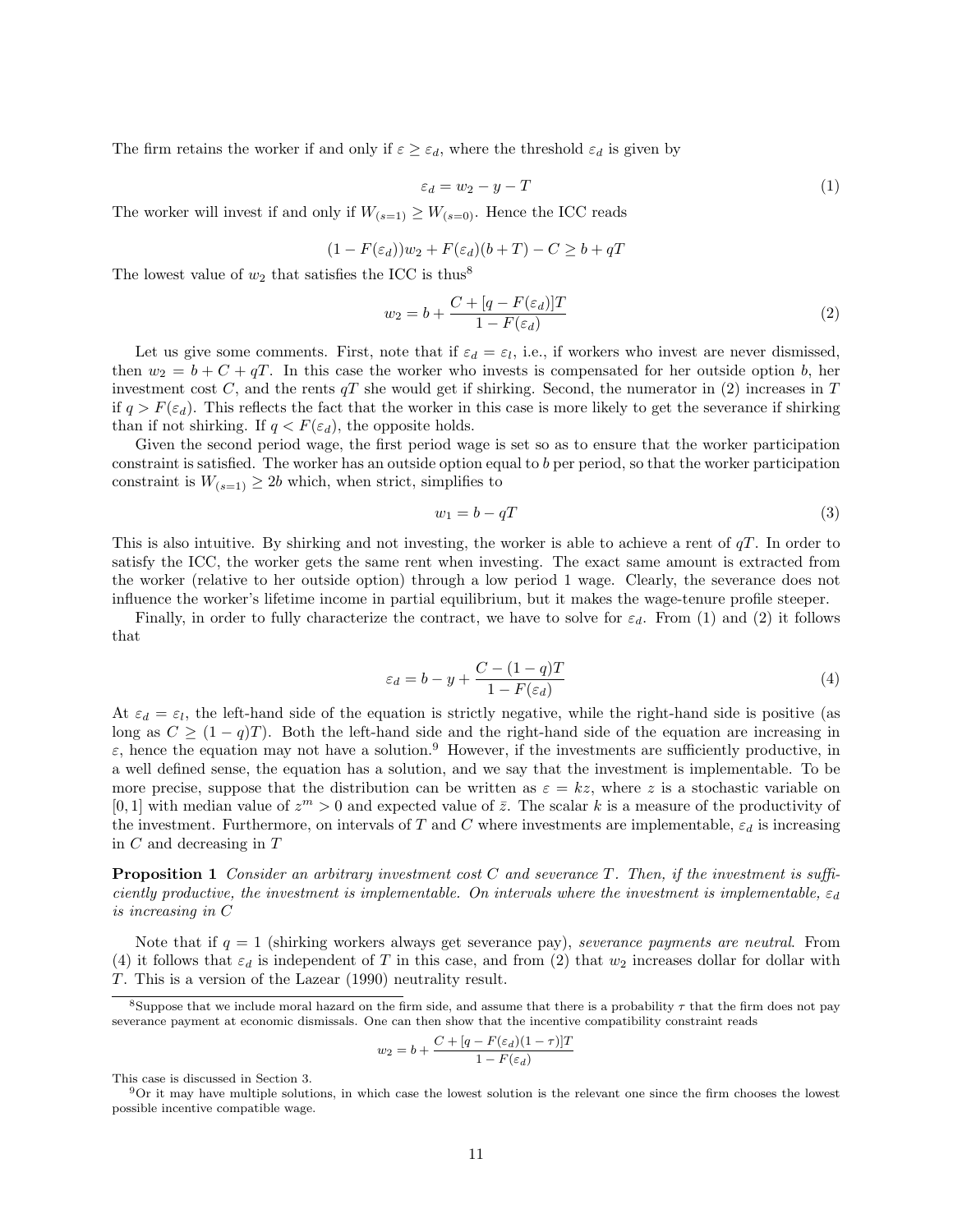#### Optimal severance

In this subsection we will derive the optimal severance for the firm in question. We think of the firm as a representative firm, so that our results can shed light on optimal severance more generally. We will discuss this more in detail below.

Let  $S_2$  denote the joint period 2 surplus of the worker and the firm, defined as the joint income of the worker and the firm when together  $(y + \varepsilon)$  less the sum of their incomes when separating (b). It follows that

$$
S_2 = y + \varepsilon - b
$$

Neither wages nor severance payments appear in the joint surplus, as they are transfers between the two parties. We say that the layoff is efficient if the cut-off level  $\varepsilon^*$  (below which a worker is fired) solves  $S_2(\varepsilon^*) = 0$ , i.e.,

$$
\varepsilon^* = b - y.\tag{5}
$$

Firing is efficient whenever the productivity from the job  $(y + \varepsilon^*)$  falls below the worker's outside option b. We call  $\varepsilon^*$  the efficient reservation productivity. By assumption,  $\varepsilon + y < b$ , hence  $\varepsilon^* > \varepsilon$ .

The first result that we can establish concerns the firing policy of the firm. By comparing (4) and (5) at  $T = 0$ , it immediately follows that

$$
\varepsilon_{d(T=0)} = b - y + \frac{C}{1 - F(\varepsilon_d)} > \varepsilon_d^*.
$$

Hence, with no severance payments, firing is too high in the second period, as predicted by the motivating example at the beginning of this section. As second period wages need to pay for the worker's investment effort in the first period, the firm has a tendency to over dismiss in the second period a worker who did not shirk and invested in the first period.

Our next step is to derive the optimal severance payment T, that is, find the value of T such that  $\varepsilon_d = \varepsilon^*$ . From (1) and (5), it follows that efficient firing is obtained if and only if  $T = w_2 - b$ , i.e., the severance is equal to the wedge between the inside and the outside wage. Inserting this into (2) gives that the optimal T,  $T^*$ , is given (for  $q < 1$ ) by

$$
T^* = \frac{C}{1-q} \tag{6}
$$

This can also be seen directly from equation (4). Finally, to find  $w_1$ , we insert  $T^*$  into (3) to obtain

$$
w_2 = b + \frac{C}{1-q} \tag{7}
$$

$$
w_1 = b - \frac{q}{1-q}C \tag{8}
$$

**Proposition 2** For  $q < 1$ , the optimal severance  $T^*$  is given by (6)

The expression for the optimal severance turns out to be surprisingly robust. Not only does it holds in the n-period case, it also holds when we allow for a different output structure and with endogenous court decision structure as demonstrated in the next section.

If  $q = 1$ , the severance does not influence the firm's hiring decision, and is then useless as a policy tool for inducing optimal retention by the firm.

We want to point out the remarkable fact that optimal severance is independent of the distribution of  $\varepsilon$ . Optimal severance pay only depends on  $q$ , a property of the legal system, and  $C$ , the investment costs. It seems natural to assume that  $q$  is the same for all the firms in a country. The investment cost  $C$  is probably firm-specific, however, one may think that the average value of  $C$  may vary from country to country. Hence our theory predicts that countries with a high value of q (inefficient judicial system), and where workers tend to have high investment costs, the optimal severance pay is high. We return to this prediction in Section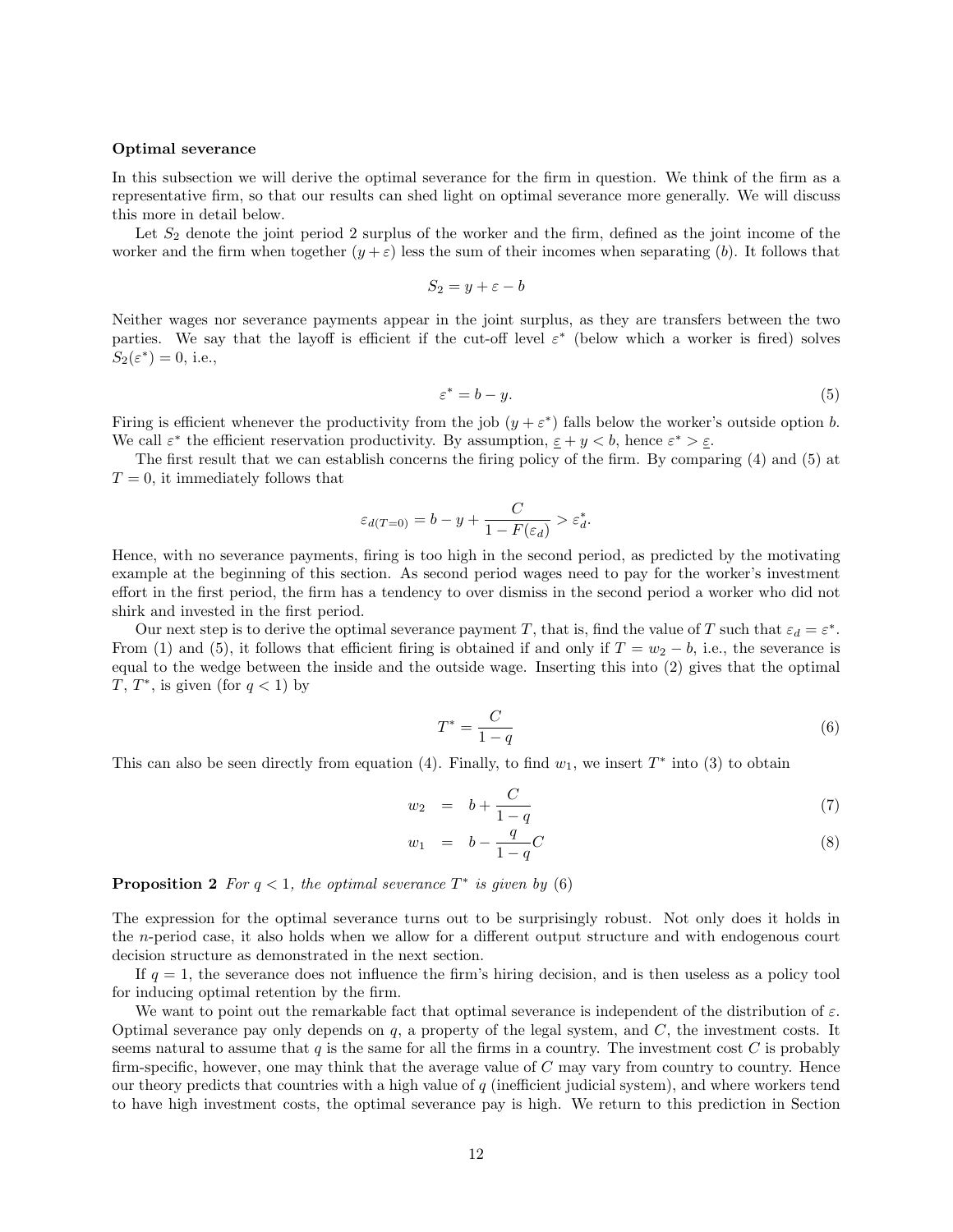3, and we evaluate its empirical relevance in Section 4. Note further that the wage tenure profile is steeper when the severance pay is higher.

The profit of the firm when implementing the project under optimal severance is

$$
\Pi = y - w_1 + \int_{\varepsilon^*}^{\varepsilon} (\varepsilon + y - w_2) f(\varepsilon) d\varepsilon + (1 - F(\varepsilon^*)) T
$$
  
=  $y - b + \int_{\varepsilon^*}^{\varepsilon} (\varepsilon + y - b) f(\varepsilon) d\varepsilon - C$ 

where we insert for the participation constraint of the worker. Clearly, this is also the social value of the project. It follows that the project breaks even if and only if it is socially desirable. By construction, we know that the project is implementable. Hence we have shown the following proposition:

**Proposition 3** With socially optimal severance,  $T = T^*$ , the firm will implement the project if and only if this is socially desirable.

Finally, note that with optimal severance, the firm clearly wants to fire a shirking worker. The cost of firing is qT, while the cost of keeping the worker is  $w_2 - y$ . Since  $w_2 - y \le w_2 - b = T$ , it follows immediately that the firm fires shirking workers.

#### 2.2 Many periods

We analyzed above how severance payments may be warranted in order to induce optimal layoff behavior of senior workers by firms. We will now extend the model to  $n$  periods, to capture the time profile of optimal severance and wages. We assume that the worker invests in every period, and shirkers are always fired in the next period. We show that in this case, the incentive compatibility constraint of the worker, as well as the optimal severance pay in period T, is determined in an analogous way as in the two-period model. In particular, the severance in period t only depends on the investment cost in the previous period, and the probability that a shirker "gets away with it" in the current period. However, with n periods, the notation as well as the analysis become more cumbersome, particularly for a general time profile of severance payments. We therefore focus our attention on deriving the optimal severance profile.

Suppose that the relationship lasts for n periods. Let  $C_t$  and  $b_t$  denote investment costs and per period outside option of the worker in the  $t$  th period of the employment relationship. Let  $q_t$  denote the probability that a worker who shirks in period  $t-1$  gets away with it obtaining severance in period t. Let  $T_t$  denote the severance payment in period t. Finally, let  $\beta$  denote the discount factor.<sup>10</sup> In each period, the worker has to be incentivized.

We need first to introduce some notation. Let  $W_t(\varepsilon_t)$ ,  $\Pi_t(\varepsilon_t)$ , and  $S_t(\varepsilon_t)$  denote the expected NPV value of the income including period t of a non-shirking worker (net of investment costs), of the profit of the firm, and of the match surplus of the worker and the firm, as a function of  $\varepsilon_t$  (the expectation is taken with respect to future values of  $\varepsilon$ ). Let  $B_t$  denote the NPV of the outside option, and  $\varepsilon_{dt}$  denote the period t cut-off for retaining the worker. Then we have that

$$
W_t(\varepsilon_t) = I(\varepsilon \ge \varepsilon_{dt})[w_t - C_t + \beta E W_{t+1}] + I(\varepsilon \le \varepsilon_{dt})[B_t + T_t]
$$
\n(9)

$$
\Pi_t(\varepsilon_t) = I(\varepsilon \ge \varepsilon_{dt})[y + \varepsilon_t - w_t + \beta E \Pi_{t+1}] - I(\varepsilon \le \varepsilon_{dt})T_t
$$
\n
$$
S_t(\varepsilon_t) = I(\varepsilon \ge \varepsilon_{dt})[y + \varepsilon_t - b_t + \beta E S_{t+1}]
$$
\n
$$
B_t = b_t + \beta B_{t+1}
$$
\n(10)

where I() denotes the indicator function. Note that  $ES_t = E\Pi_t + EW_t - B_t$ . The firm chooses  $\varepsilon_d$  so as to maximize ex post profits, hence

 $10$ As above, we make the assumption that the NPV value of the outside option in period t is equal to the NPV value of future b's, that is, the NPV of the outside option is  $\sum_{j=t}^{n} b_j \beta^{j-t}$ .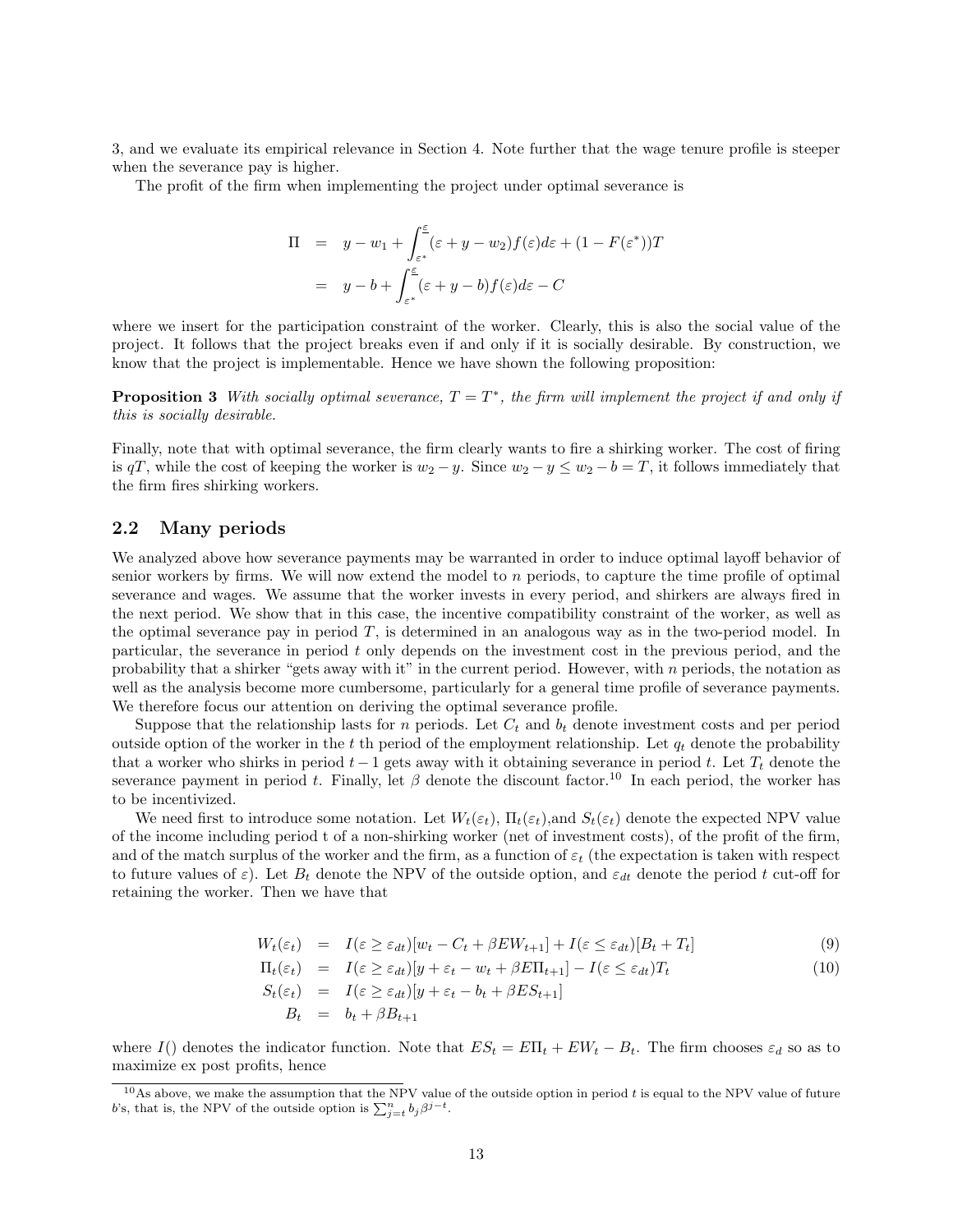$$
\varepsilon_{dt} = w_t - \beta E \Pi_{t+1} - T_t - y
$$

Let  $S_t^*$  denote the value of  $S_t$  contingent on efficient separation in period t and all later periods. Let  $\varepsilon_t^*$ denote the optimal threshold in period  $t$ . Efficient separation obtains if the separation threshold in period  $t$ is such that  $S_t^* = 0$ . It follows that for the last period,

$$
\varepsilon_n^* = b_n - y
$$
  
\n
$$
ES_n^* = \int_{\varepsilon_n^*}^{\varepsilon^n} (y + \varepsilon_n - b_t) f(\varepsilon_t) d\varepsilon_t
$$

For all earlier periods

$$
\varepsilon_t^* = b_t - y + C_t - \beta E S_{t+1}^*
$$
\n
$$
E S_t^* = \int_{\epsilon_t^*}^{\varepsilon^u} (y + \varepsilon_t - b_t - C_t) f(\varepsilon_t) d\varepsilon_t + (1 - F(\varepsilon_t^*)) \beta E S_{t+1}
$$
\n
$$
(11)
$$

Finally, it is convenient to define the *rent* associated with keeping a job in period  $t$  – prior to severance – as

$$
R_t = w_t - C_t + \beta E W_{t+1} - B_t
$$
  
=  $w_t - C_t - b_t + \beta E[W_{t+1} - B_{t+1}]$  (12)

 $R_t$  thus captures the value of keeping the job relative to being without a job in period t. The worker is indifferent between being retained and laid off if and only if  $R_t = T_t$ .

As the next lemma shows, efficiency in period  $t$  is ensured if the worker is indifferent between being separated and staying on in the firm in this and all future periods. Formally, if  $T_k = R_k$  for all  $k \geq t$ . This is intuitive. If the worker, at any point in time, is indifferent between being fired and being retained, there are no externalities from the firm's retention decisions on workers, and a profit-maximizing firm makes the optimal decision.

**Lemma 1** Suppose the contract  $w_t, ..., w_n$  and the severance payments  $T_t, ..., T_n$  are such that the worker is indifferent between being separated and not being separated. Suppose also that the worker is not shirking. Then the firm's retainment decision is optimal, i.e.,  $\varepsilon_j^d = \varepsilon_j^*$  for all  $j \geq t$ 

The proof is in the appendix. If the worker is indifferent between being retained and layed off, it follows that  $EW_t$  reads

$$
EW_t = w_t - C_t + \beta EW_{t+1}
$$
  
=  $R_t + B_t$  (13)

(from equation 12). Incentive compatibility in period  $t - 1$  requires that  $C_{t-1} + \beta E W_t \leq \beta (q_t T_t + B_t)$ , or, from  $(13)$ , that

$$
C_{t-1} + \beta R_t \le \beta q_t T_t
$$

Inserting for  $R_t = T_t$  it follows that the lowest rent that is incentive compatible is

$$
R_t = T_t = \frac{C_{t-1}/\beta}{1 - q_t}
$$
\n(14)

**Proposition 4** The optimal severance pay in period t is given by  $(14)$ . It is increasing in the investment cost in the previous period, and in the probability of getting away with it if shirking. It does not depend on investment costs and the probability of being caught in any other periods.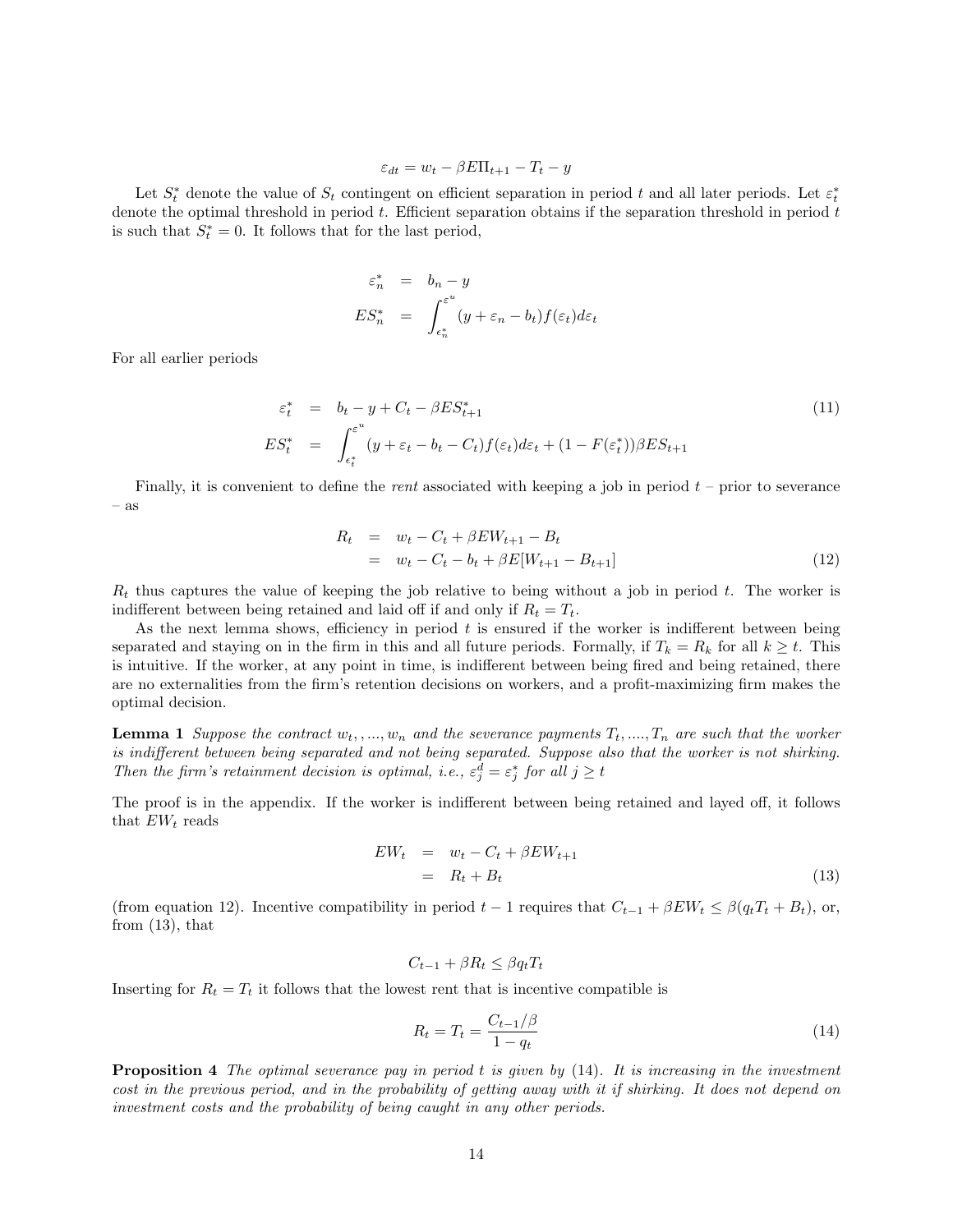It follows that the severance is increasing with tenure if  $q_t$  is increasing with tenure or if  $C_t$  is increasing with tenure. Both seems reasonable, as discussed in Section 4.

We also want to study wage profiles. Inserting (13) into (12) gives  $R_t = w_t - b_t - C_t + \beta R_{t+1}$ . By inserting from (14) we get that

$$
w_t = b_t + \frac{C_{t-1}}{\beta} \frac{1}{1 - q_t} - C_t \frac{q_{t+1}}{1 - q_{t+1}}
$$
\n
$$
\tag{15}
$$

Let us look at some examples. First, suppose that  $C_1 = ... C_{n-1} = C$ ,  $q_1 = ... = q_{n-1} = q$ , and  $\beta = 1$ . Then the wage equation (15) simplifies to

$$
w_1 = b_1 - C \frac{q}{1-q}
$$
  
\n
$$
w_t = b_t + C
$$
  
\n
$$
w_n = b_t + \frac{C}{1-q}
$$
  
\nfor  $t < n$ 

In this case, the worker is compensated for the investment costs period per period. The carrot is the high wage in the last period, which prevents the worker from shirking. The worker pays for the carrot in the first period.

Suppose then that the cost in period  $C_t$  is  $C_0 + t\Delta$ , keeping q constant and  $\beta = 1$ . We start at  $t = 0$  for convenience. It follows that the wage is given by

$$
w_0 = b_0 - C_0 \frac{q}{1-q}
$$
  
\n
$$
w_t = b_t + C_0 + (t-1)\Delta - \frac{q}{1-q}\Delta
$$
  
\n
$$
w_n = b_n + \frac{C_0 + (n-1)\Delta}{1-q}
$$
  
\n
$$
(16)
$$

Hence wages are increasing over tenure by the same amount as the increase in per period investment costs. In the last period, the worker gets a large bonus, and this drags down wages in all earlier periods.

Finally, we assume that costs are constant and the discount factor is constant, but allow  $q_t$  to vary. More specifically, we assume that  $n = 3$ , and that  $q_1 = 0$  and  $q_2 = q > 0$ . It follows that

$$
w_1 = b_1
$$
  
\n
$$
w_2 = b_2 + C \frac{1 - 2q}{1 - q}
$$
  
\n
$$
w_3 = b_3 + C \frac{1}{1 - q}
$$

Wages are highest in period 3. If  $q < 1/2$ , wages are higher in period 2 than in period 1.

# 3 Endogenous Court rulings

In this section we modify the setting so as to allow for the endogenous determination of the probability that a shirking worker can get away with it. To keep things simple we go back to the two-periods model, but results can be readily generalized to a n-periods setting.

In the previous section, we assumed that the productivity distribution of a shirker was non-stochastic, and lower than b so that a shirking worker would always be fired. Here we relax these assumptions. Instead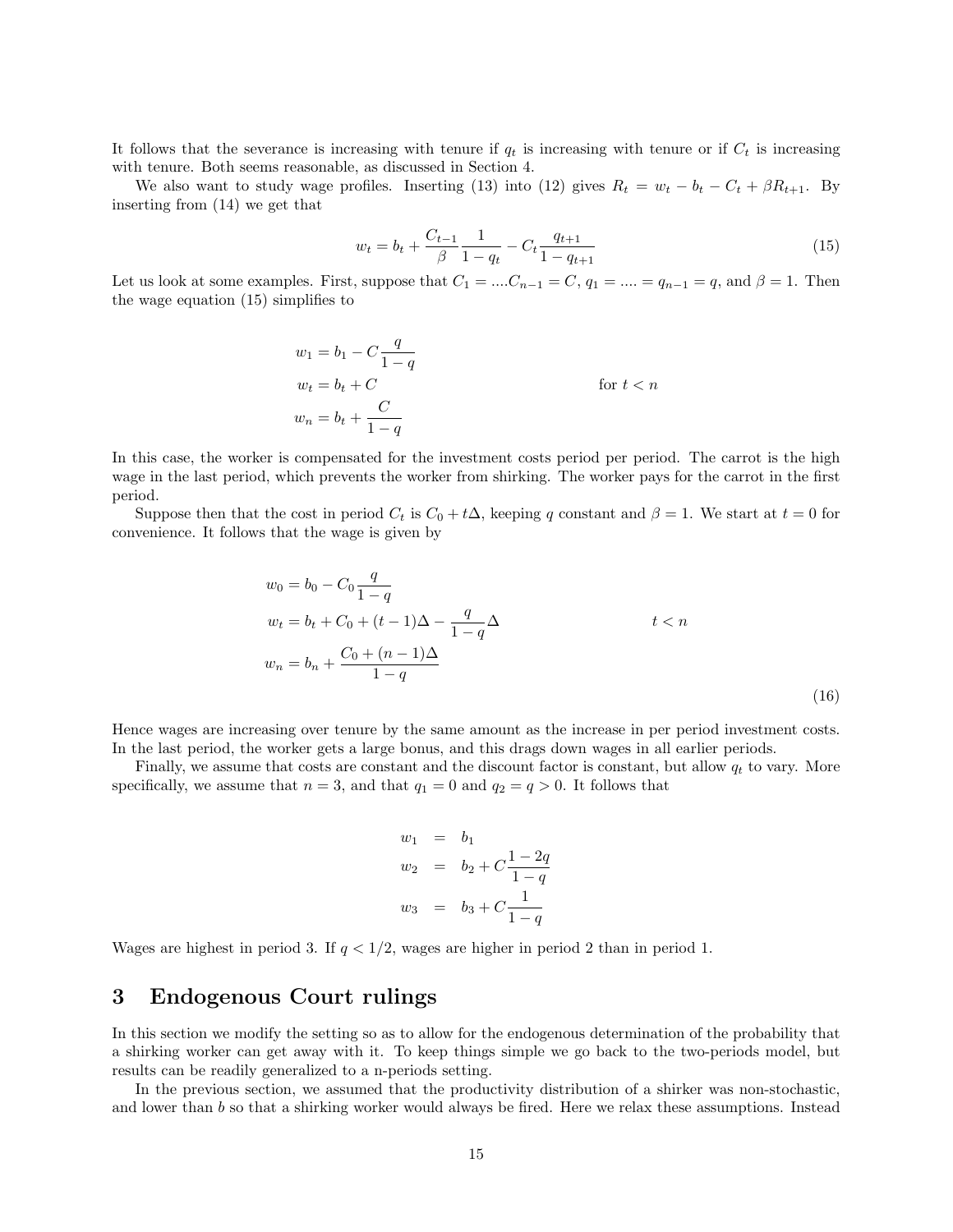we assume that the investment in period 1 on the part of the worker shifts the distribution of productivity by a factor ∆, which is common knowledge. Specifically, the distribution of productivity in period 2 for a shirking worker is supposed to be uniformly distributed on  $\alpha, \beta$ , while the distribution of a non-shirking worker is uniformly distributed on  $[\alpha + \Delta; \beta + \Delta]$ . As the two distributions are identical with the exception of a shifter  $\Delta$  in the case of a non shirking worker we shall indicate with  $F(.)$  and  $F_{\Delta}$  the cumulative density functions for the shirking and investing worker respectively. To make the problem interesting, we assume that the support of the two distributions has an area of overlap:

$$
\Delta < \beta - \alpha \tag{17}
$$

As in the baseline model, output in period 2 is only observed by the firm. The contract between the firm and the worker specifies the wage  $w_1, w_2$  and it is fully enforceable. The firm has the right to fire the worker in period 2. The firm's decision to fire the worker reveals a low productivity level. Since the investment decision of the worker is unobserved, the issue is whether a fired worker should receive severance payment T or not.

Whether a firing is economic or disciplinary is settled by a Court ruling. We assume that the Court is able to accurately and freely establish the actual draw of the productivity in period 2, but can not directly observe whether the worker did invest in period 1. All the Court can observe is the productivity  $y$  that- at least for some range- can be consistent with both investments and shirking. We return to the issue of Court monitoring in section 3.4.

As discussed in Section 1, countries differ based on whether the *burden of proof* is on the employer or partly also on the worker. We are now going to assess the implications for optimal severance of this key design feature of legal systems. When the burden of proof is on the firm, in case of ambiguity between the two types of dismissals, the Court will rule in favor of the worker and will declare the dismissal as economic. Conversely, when the burden of proof is on the employer, ambiguity is solved in favor of the employer and the case will be ruled as disciplinary. We say that a shirker is distinguishable from a non-shirker if her realized productivity is outside the support of the investing worker's productivity. Analogously, an investing worker is distinguishable from a shirker if her productivity is outside the support of a shirking worker's productivity. The rest of the setting is analogous to the model of Section 2.

To simplify the exposition, we shall operate only around the efficient solution, so that in the various cases we solve the reservation productivity at the level  $y^*(T) = b$ , In other words, T solves

$$
T = w_2(T) - b
$$

where  $w_2(T)$  is determined by the worker ICC. Recall that at this level of severance, the worker is indifferent between being fired and retained.

As the reservation productivity  $b$  is an exogenous parameter, the model is fully solved by the triple  $w_1, w_2$  and T. As mentioned above,  $w_2$  is obtained by the ICC while  $w_1$  by the participation constraint. The severance payment T is obtained by equation (6) to ensure coherence between  $w_2$  and the efficient reservation productivity.

We will consider first the case where the burden of proof is on the employer, and subsequently model a case where the burden of proof on the employee. For each burden of proof setting we shall consider two cases  $11$ , related to the position of the parameter b to the distribution of productivity realizations (see Figure 2).

### 3.1 Burden of proof on the employer

When the burden of proof is on the employer, the Court has a bias toward economic dismissal. In any case there is a situation of doubt, the Court rules that the worker did invest and the severance payment is due.

<sup>&</sup>lt;sup>11</sup>The case where  $\alpha < b < (\alpha + \Delta)$  is not interesting. In such an environment, an investing worker is never fired, hence severance is never paid in equilibrium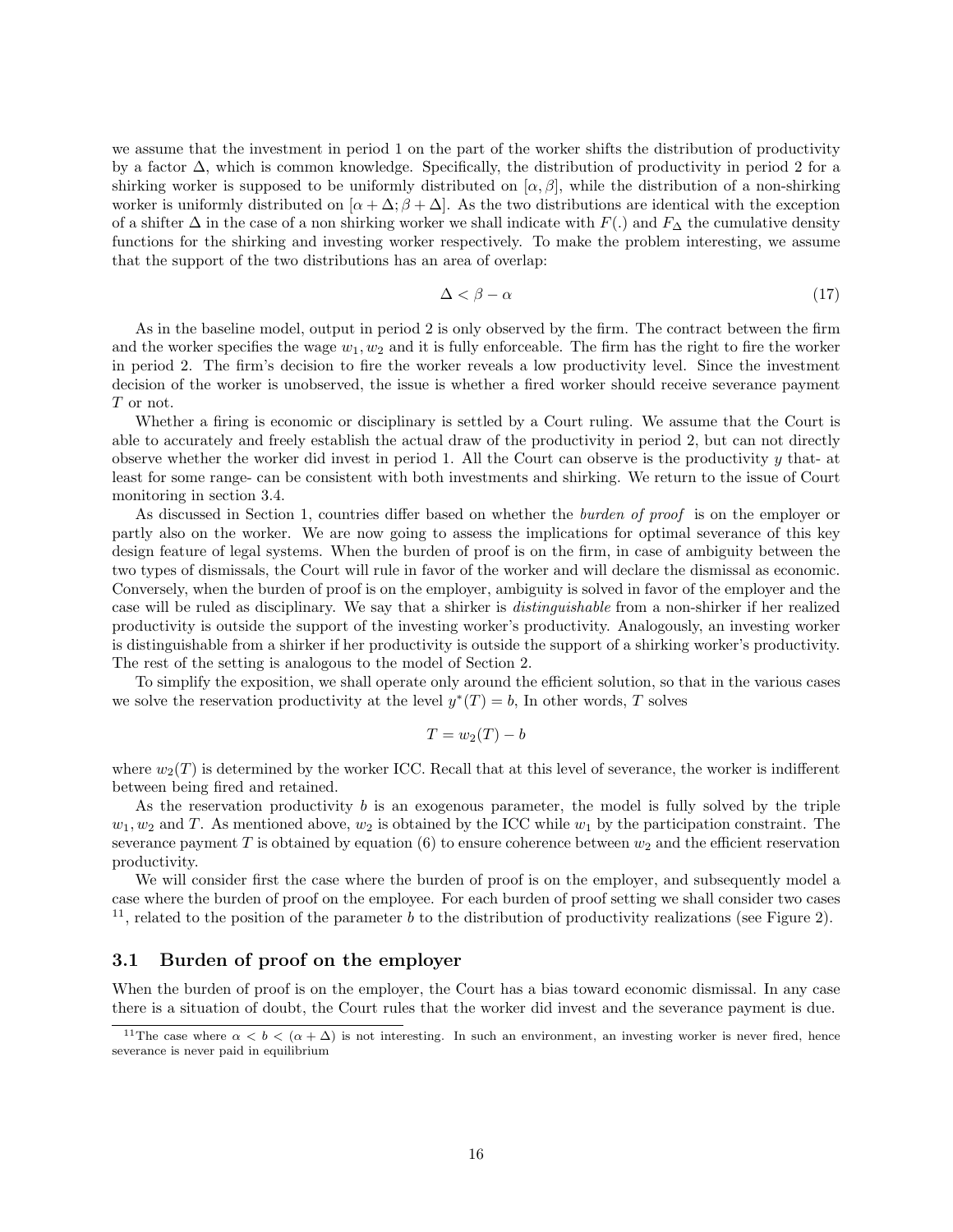Figure 2: Outside option of the worker and productivity: 2 cases



### Shirker never employed:  $\beta < b < \beta + \Delta$

When the burden of proof is on the employer, the fim has to pay severance to the shirker as long as she is not distinguishable from an investing worker. In case of ambiguity the firm has to pay the severance payment as depicted in the top panel of Fig 3. A shirking worker is never employed, however, she receives severance with probability  $1 - F(\alpha + \Delta)$  (the probability that her productivity is within the support of the productivity of the non-shirker). Hence

$$
W^{s} = w_{1} + b + T(1 - F(\alpha + \Delta))
$$
  
= w\_{1} + b + qT (18)

where  $q = 1 - F(\alpha + \Delta) = 1 - \frac{\Delta}{\beta - \alpha}$  is the probability that the worker gets away with it. The pay-off to the shirker is thus as in the original version of the model. An investing worker gets

$$
W^{I} = w_{1} - C + b + T \tag{19}
$$

since she is indifferent between being fired and retained. The ICC  $W^I(w_2) = W^s(w_2)$  immediately gives

$$
T^* = \frac{C}{1-q} = \frac{C(\beta - \alpha)}{\Delta} \tag{20}
$$

The optimal contract is identical to the contract derived above, the only difference is that  $q$  is endogenously determined by the distribution F and the shifter  $\Delta$ .

#### Shirker can be employed:  $\alpha + \Delta < b < \beta$

In this case a shirking worker not only can get away with it, but also she can be employed in period 2, while an investing worker can be fired in period 2. However, both shirkers and non-shirkers are indifferent between being fired with severance and being retained. The expected utility for a shirking worker and an investing worker are still given by (18) and (19), respectively and the optimal severance by (20). Hence, also in this case the result from the previous section is replicated.

**Proposition 5** When the burden of proof is on the employer, the optimal severance is given by  $T = C/(1-q)$ , where  $q = 1 - \frac{\Delta}{\beta - \alpha}$ 

### 3.2 Burden of proof on the worker

When the burden of proof is on the worker, the behavior of the Court is different. In this case a shirker never gets severance, while an investing worker gets severance if she is distinguishable from a shirker. Hence, whenever there is a situation of doubt, the Court rules that the worker did non invest and the severance payment is not due.

The same two cases depicted in Figure 2 apply in this context.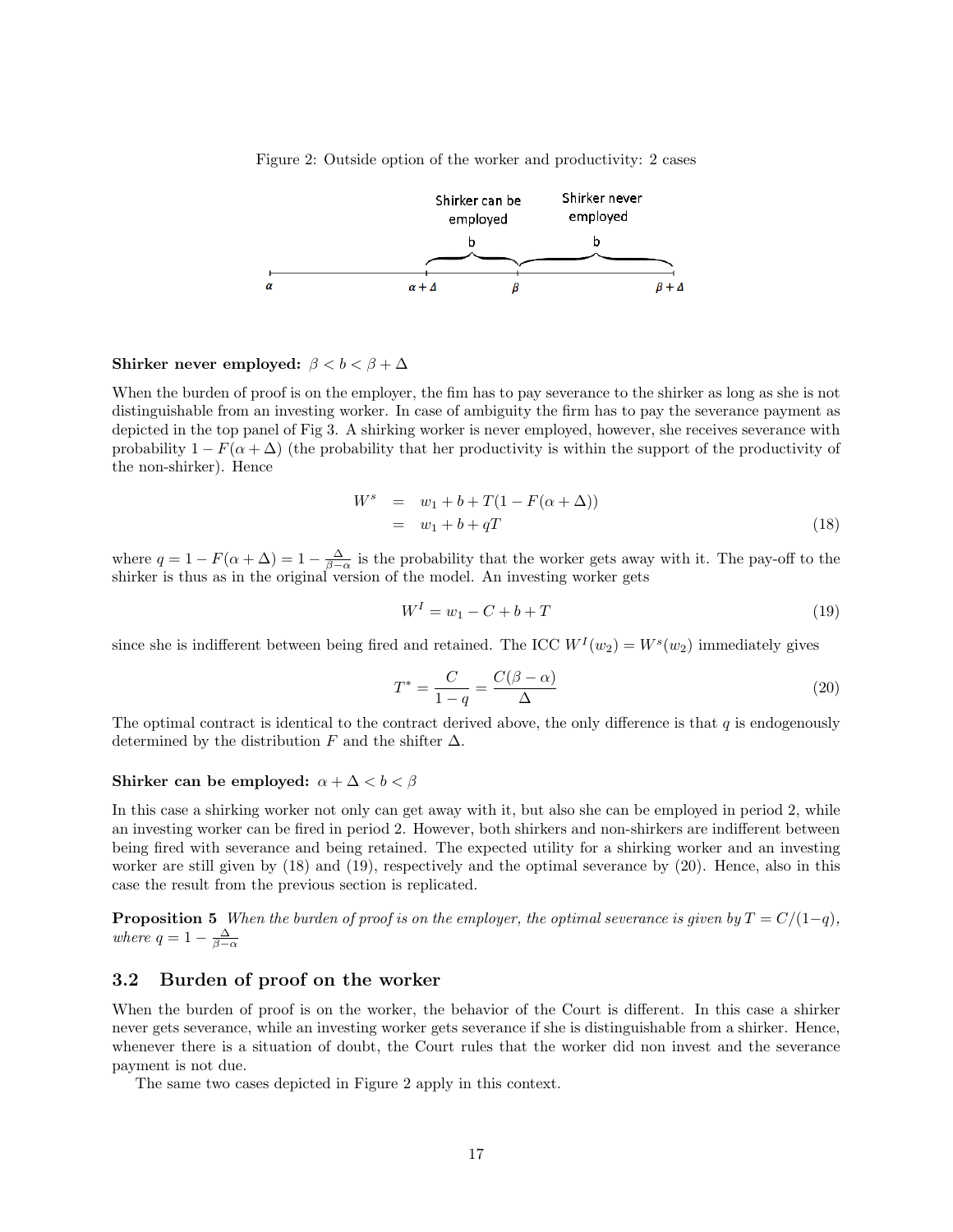Figure 3: Court decisions Case where  $\beta < b < \beta + \Delta$ 



#### Shirker never employed:  $\beta < b < \beta + \Delta$

The firm will employ the worker if her productivity exceeds the period 2 wage, and the worker receives severance if her productivity is sufficiently high so that she is distinguishable from a shirker. Hence the probability that the investing worker either gets a wage or a job is  $1 - F_{\Delta}(\beta) = \Delta/(\beta - \alpha) = 1 - q$  (recall that  $q = 1 - \Delta/(\beta - \alpha)$ . This is not surprising: q is the probability that the shirker's productivity falls within the support of the investor's productivity, hence  $1-q$  is the probability that the shirker's productivity is outside it, and hence distinguishable from an investor's productivity. We assume that the severance, when paid, is still equal to the difference between the inside and outside payment,  $T = w_2 - b$ . Also in this case, there is an *unfair economic dismissal* and we address it in the next section. The value functions read in this case  $W^s = w_1 + b$ 

and

$$
W^{I} = w_{1} - C + b + (1 - q)T
$$

Since  $1 - F_{\Delta}(\beta) = q$ , it follows that we can write

$$
T^* = \frac{C}{1-q} \tag{21}
$$

Hence, even in this case, the formula from the simple model still holds. To give intuition, note that the fact that the investing worker does not get severance when he is indistinguishable from the worker reduces the pay-off of investing with  $qT$ . On the other hand, the fact that the shirking worker never gets away with it reduces the value of shirking with  $qT$ . Hence the two effects cancel out, and the ICC wage and the corresponding severance do not change. However, the reduced expected period-2 income of the investing worker is accompanied by an equally large increase in the period 1 wage so that the total value of the job remains constant.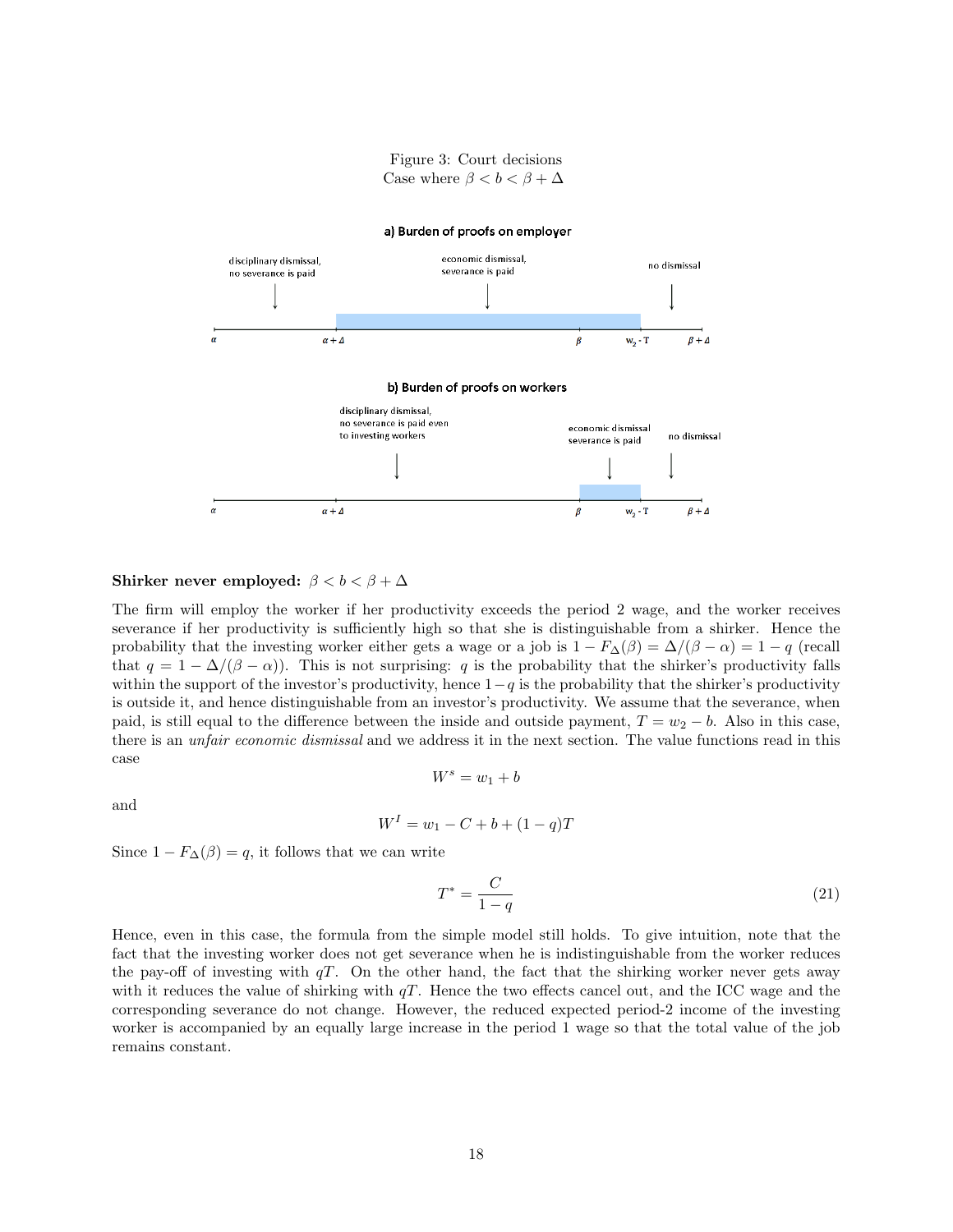#### Shirker can be employed  $\alpha + \Delta < b < \beta$

This case is graphically depicted in the bottom panel of figure 3. In this case, efficient hiring cannot be achieved. If it was, the firm could fire a worker with productivity b, and since a worker who has invested cannot distinguish herself from a shirker at this productivity level, she will not get severance. Hence the firm would have an incentive to fire her.

Suppose that the ICC constraint is satisfied at wage  $w_2^*$ , and that  $w_2^* < \beta$ . Then the difference in the period 2 pay-off between the shirker and the non-shirker is  $(w_2 - b)\Delta/(\beta - \alpha) = (w_2 - b)(1 - q)$  (the wage premium times the difference in probability of being hired), which must be greater than or equal to C for the ICC to be satisfied. The ICC wage again writes

$$
w_2^* = b + \frac{C}{1 - q} \tag{22}
$$

If  $\beta < w_2^*$ , the firm can commit to pay severance if the investing worker's productivity exceeds  $\beta$ .

With  $b < \beta$ , the government may use other instruments to achieve efficient separation. By imposing a firing tax equal to the difference between the period 2 wage and the outside option, efficient firing is restored. For instance, if  $\beta > w_2^*$ , a firing tax of  $w_2^* - b$  will restore efficiency along the firing margin. However, a firing tax will, in contrast with severance, reduce the profitability of the firm, as the firing tax cannot be offset by a lower wage in the first period. Hence a firing tax will lead to inefficient entry.

#### 3.3 Double moral hazard and unfair economic dismissals

When the burden of proof is on the worker, the firm has an incentive to declare that a productivity level below  $b$  is always the results of a non-investment on the part of worker. In this section we still consider the case in which  $b > \beta$  so that shirking workers are never employed, but introduce the possibility that the Court monitors the declared productivity level of the firm.

To tackle the issue in a formal way, let us assume that we are in the efficient solution of equation (21) and the firm wants to fire the worker, so that the productivity is below b. Let  $\hat{x}$  denote the declared productivity and x the true productivity. Assume further that the Court can audit the firm with probability  $\lambda$  and impose a severance payment  $T_U$ . In other words,  $T_U$  is the severance payment for unfair economic dismissal. If the firm reports that  $\hat{x}$  is below  $\beta$ , even though it is above it, its expected profits read

$$
\hat{\Pi}(\hat{x} < \beta \mid \beta < x < b) = -\lambda T_U
$$

Conversely, truth telling for the firm yields

$$
\Pi(\hat{x} = x \mid \beta < x < b) = -T
$$

The incentive compatibility constraint for the firm requires that  $\bar{\Pi} = \Pi$  so that

$$
T_U = \frac{T}{\lambda} \tag{23}
$$

where  $T_U$  is the severance in case of unfair dismissal. This means that severance payments for unfair economic dismissals should be higher than severance payments for economic reasons, a property that holds in all countries (see Table 1). Furthermore, we expect  $T_U$  and  $T = T_E^F$  to be positively correlated, another property which is in the data (the cross-country correlation of  $T_U$  and  $T_E^F$  is .6 which is statistically significant at conventional levels). More interestingly, combining the above condition with the no-shirking (and participation) condition for the worker, we have that

$$
T_U = \frac{C(\beta - \alpha)}{\lambda \Delta} \tag{24}
$$

which establishes a relationship between optimal severance and efficiency of the judicial system, here defined more precisely in terms of the audit technology. A higher " $\lambda$ " implies a more efficient legal system and a lower severance payment.

Proposition 6 In a more efficient legal system, severance payments for unfair dismissals are lower.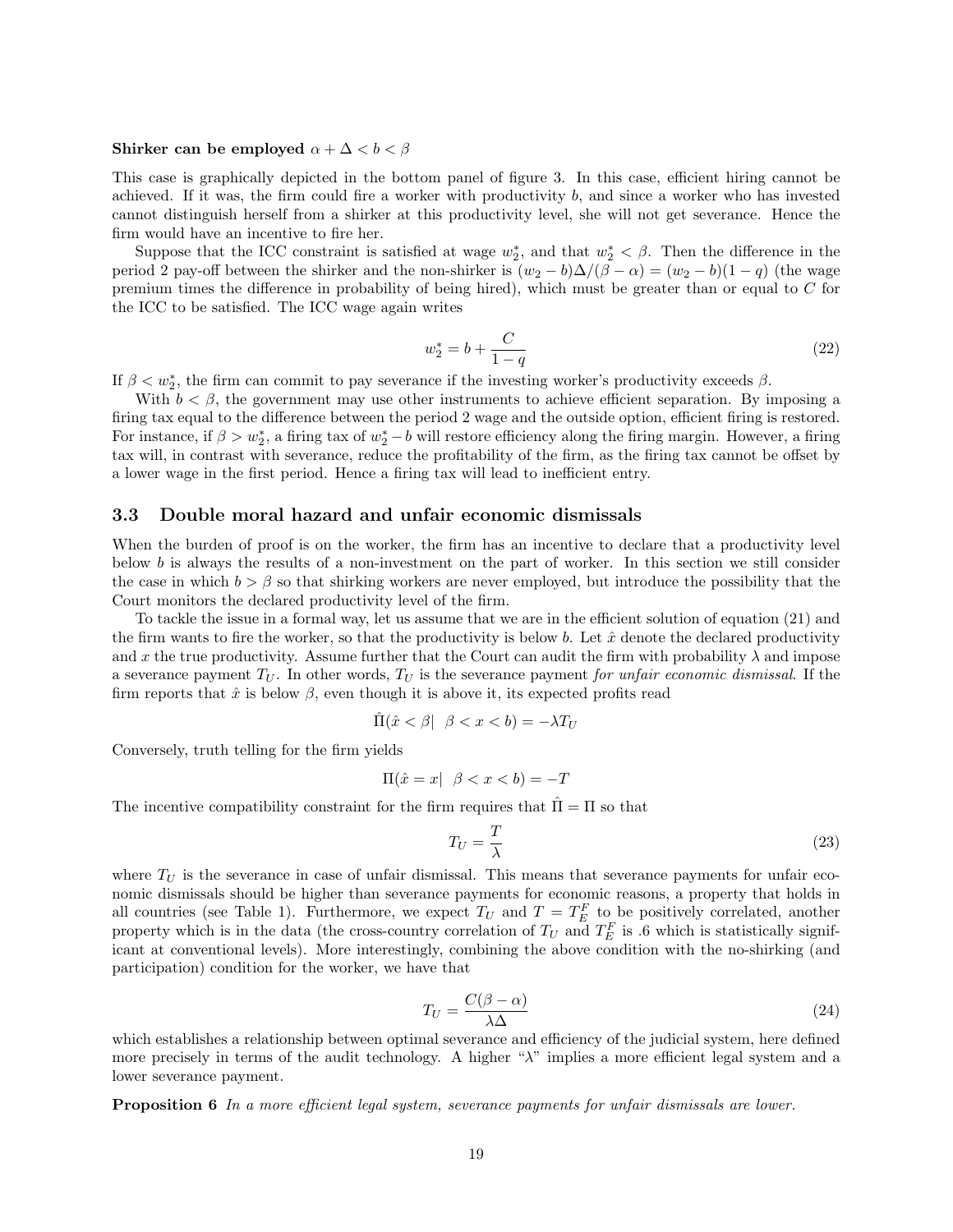# 4 Discussion

Our model has a number of testable assumptions and implications as to the time profile of severance and the relationship between  $T_U$ ,  $T_E^F$  and the efficiency of the legal system.

### 4.1 Severance-tenure and wage-tenure profiles

In our model severance operates as a commitment device reducing the probability that workers investing in the productivity of the match, e.g., undergoing costly training, are laid-off in case of a negative productivity realization. Optimal severance is increasing with tenure when either the costs of this investment in work capacity or the probability of getting away with it are increasing with tenure.

There is ample evidence that employees' self-assessed working capacity is declining with age [18]. This may or may not translate into a declining pattern of productivity with age, but for graded security to be optimal what matters is that the investment in working capacity is perceived by the workers to be increasingly costly with age or tenure.

In presence of training costs increasing with tenure, also wages should be increasing with tenure according to our model. Thus, indications as to its empirical relevance may come from the correlation<sup>12</sup> between the severance-tenure and the wage-tenure profiles. Figure 4 displays the apparent elasticities of severance and wages with respect to tenure in all countries for which data are available. We recover the severance-tenure elasticities from the legal rules as to the mandatory notice period and redundancy payment in the case of fair economic dismissals in the different countries. Cross-country comparable data on EPL specify the level of severance at discrete tenure intervals. Based on this information, we could compute apparent elasticities at different tenure lengths and then aggregate them in the GS index presented in the Annex. For each country of the European Community Household Panel (ECHP), which is particularly suited to this as it is a long panel allowing to identify separately age and tenure, we estimated the following augmented Mincer-type wage equation against micro data on workers' earnings

$$
\ln w_i = \alpha + \beta_1 \tau_i + \beta_2 \tau_i^2 + X_i \gamma + \epsilon \tag{25}
$$

where w denotes hourly wages,  $\tau$  years of tenure, and the vector X includes educational attainment dummies (tertiary and secondary education), age and gender. The correlation is positive and statistically significant at conventional (90 per cent) levels. We also looked at the within country correlation as some countries have different rules for the level of severance for blue-collar and white-collar workers. This is the case of Austria, Denmark and Greece. In all of these cases, white collar workers command steeper severancetenure profiles than blue-collar workers, and the same pattern is observed for wage-tenure profiles, perhaps because of the greater role played by training in the case of white collar workers.

Our model also implies that severance should be increasing with tenure when  $q$  is higher. We are not aware of data on court rulings by tenure of workers. There is some empirical support to the view that judges internalize the re-employment probabilities of workers being laid-off: both the percentage of cases being brought to Courts and the fraction of labour disputes ending with a Court ruling favourable to the worker appear to be higher during cyclical downturns and in relatively depressed labor markets [5], an indication that judges are more protective of workers under these circumstances. Insofar as senior workers, face lower re-employment probabilities than junior workers, the legal system may turn out to allow for a greater probability of getting away with it as tenure progresses.

The case of the Netherlands is particularly interesting in evaluating the implication of the model as to the relationship between the severance-tenure profile and the probability of getting away with it. All firms in the Dutch labour market have to seek administrative authorisation to layoff a worker, and can follow two alternative routes in obtaining this permission to fire. The first route is represented by the request of an authorisation to the Public Employment Service (PES). This involves a relatively long procedure, but, in case the PES acknowledges the fairness of the dismissal, the severance pay is not due. Hence, the costs for the employer consist only of the notice period and the wage paid to the worker during the procedure. In case of approval by the PES, the dismissal costs for the employer costs are independent of the nature of the

<sup>12</sup>No causality is involved here as both severance and wages depend on the costs of training.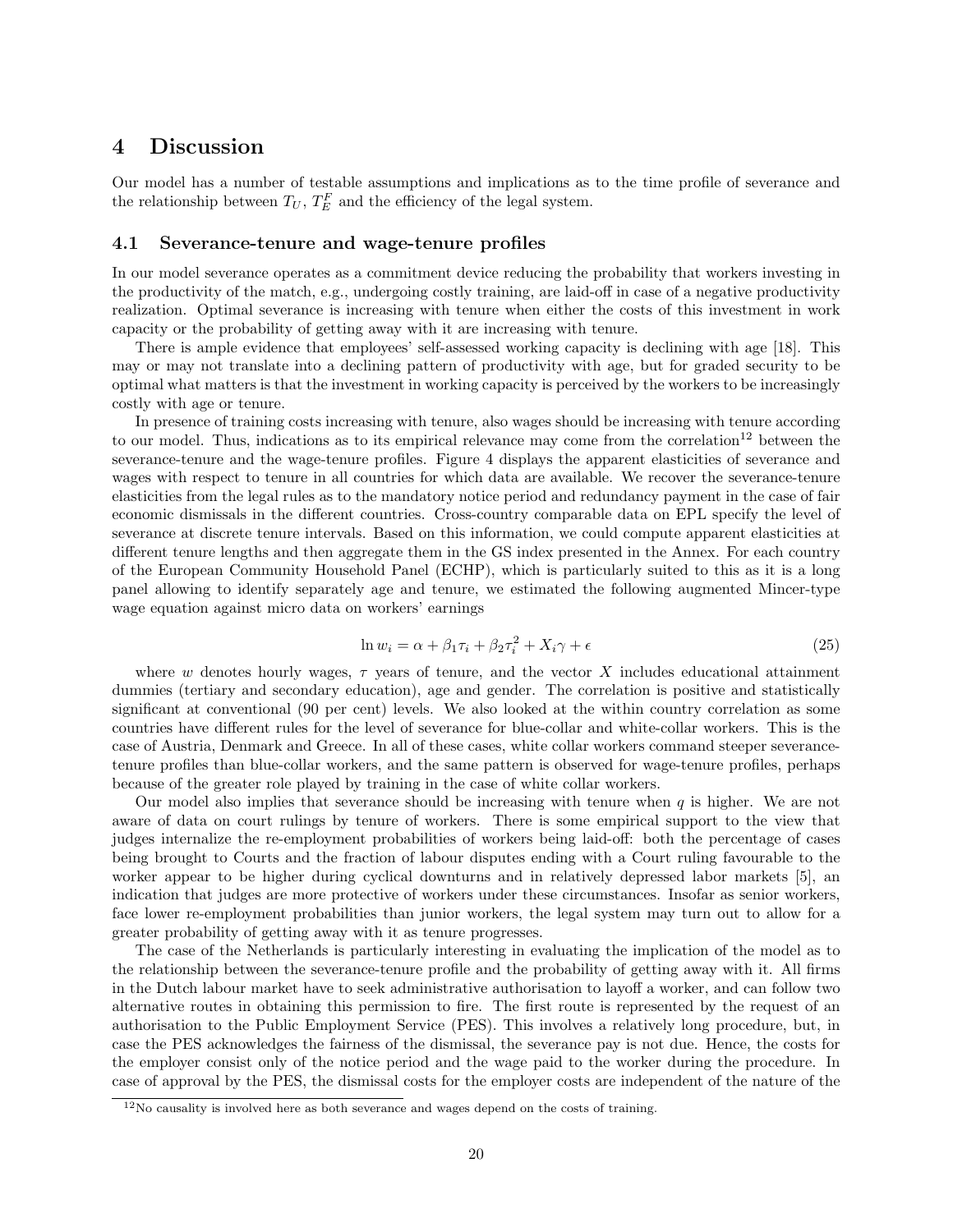

#### Figure 4: Severance-tenure and wage-tenure profiles

Note: The Index of Graded Security is a weighted average of apparent elasticities of severance to tenure at different tenure lengths. The Wage/tenure elasticity index is computed in the same way based on the empirical estimates of the wage-tenure profile. See the Annex for details.

dismissal, disciplinary or economic, provided that the length of the procedure is the same. The alternative route is represented by the involvement of Courts, which allows for a shorter procedure (about one month shorter than with the PES), but requires the payment of a Court fee, in addition to the mandatory severance in case of economic dismissals.

The obvious question is why employers do ever go the Court given that it is always more expensive. The reason is that a PES procedure may be brought to a Court by one of the two parties. Thus, in all cases where  $q$  is high, employers prefer to go directly to Courts in order to avoid to pay for the PES procedure plus the Court one. Typically it is indeed small firms (better monitoring, low  $q$ ) to go for the PES route, while large firms fill for the Court ruling. Figure 5 displays the notice and severance costs (if any) to be paid by the employer for fair economic dismissals in the two cases by tenure length, according to the legal rules and the informal guidance followed by the Courts. Pfann [29] estimates that the actual differences in the amount of the transfers between the two procedures are even higher than those displayed in the diagram, as Courts tend to use the informal guidance only as a floor in establishing the level of the severance.

Note: PES= Public employment Service procedure.

#### 4.2 Severance and the Legal System

Our theoretical results establish a link between employment protection and the efficiency of the legal system. In particular, they suggest also that we should expect to observe higher levels of severance in the countries where the judicial system is less efficient. Previous work had found that the organization of legal systems, notably the legal origin of countries played an important role in labor market outcomes [10]. Our model can provide an explanation for this, which is based on the effects of the legal system on employment protection regulations. Moreover, we can directly evaluate the empirical relevance of the link between severance and the judicial system implied by the model. Based on recent work done by the OECD in creating cross-country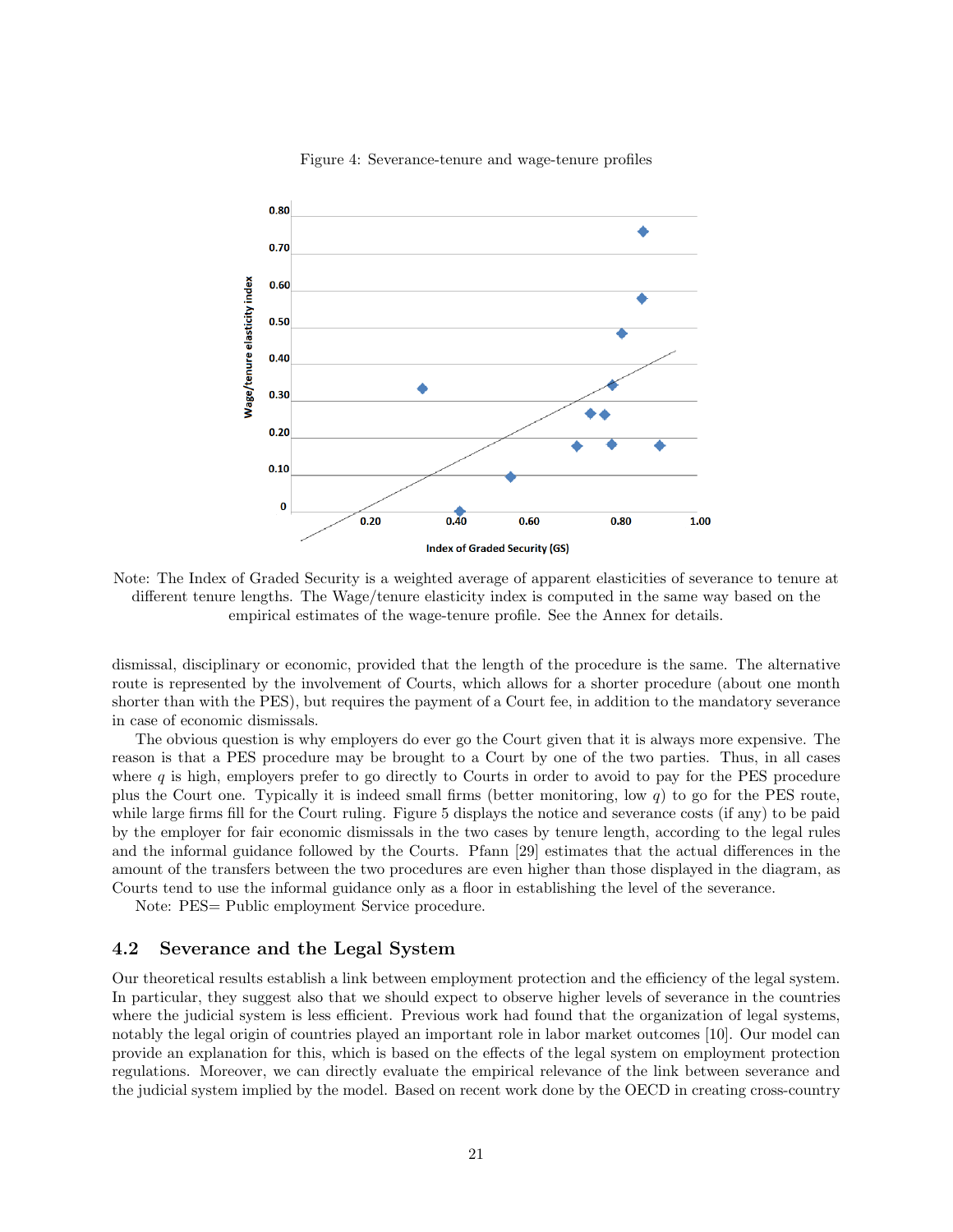

Figure 5: Transfers to the worker in case of economic dismissal by tenure, Netherlands

comparable data on legal systems, we can indeed analyse the cross-country correlation between, on the one hand, compensation for fair and unfair dismissals, and, on the other hand, efficiency of judicial systems.

The first two panels at the top of the Figure 6 display the correlation between, on the one hand,  $T_F^E$ , and, on the other hand, the litigation rate, that is, the number of the new civil cases commenced in any given year normalized by the population or GDP. This indicator captures congestion, and, per given supply of services, a longer duration and lower quality of judicial services. Both indicators appear to be positively correlated with the mandated months of severance in case of fair economic dismissals.

The other four panels of Figure 6 look at the compensation in case of unfair dismissals  $(T_U)$  as well as to a broader measure of the compensation to employees in the case of fair and unfair dismissals. They show that  $T_U$  is positively correlated with the litigation rate. Our measure of the expected severance in case of unfair dismissals,  $T_U$ , is also positively correlated with trial length, as well as appeal rates before the second instance or higher Courts, but it can be a spurious correlation as appeal rates and trial length appear in our measure of the costs of unfair dismissals. Thus, we also consider a global measure of the compensation for fair and unfair dismissals from regular contracts produced by the OECD, which does not draw on information on trial length and appeal rates. The correlation is once more positive and statistically significant.

Notice finally that the OECD indicators of the efficiency of the judiciary are positively correlated with subjective evaluations of public opinion as to the quality of the legal system collected within the World Value Survey (Palumbo 2013 [28]).

# 5 Final Remarks

Research on employment protection fails to account for the relevance of mandatory severance pay in OECD countries. It also neglects two critical features of EPL: the tenure profile of severance pay and the fact that dismissal costs are not only stochastic, but also vary depending on whether they are motivated by economic or disciplinary reasons. In this paper we provide a normative theory of tenure-related severance pay which draws on the involvement of third parties in the decision about the nature, fair or unfair as well as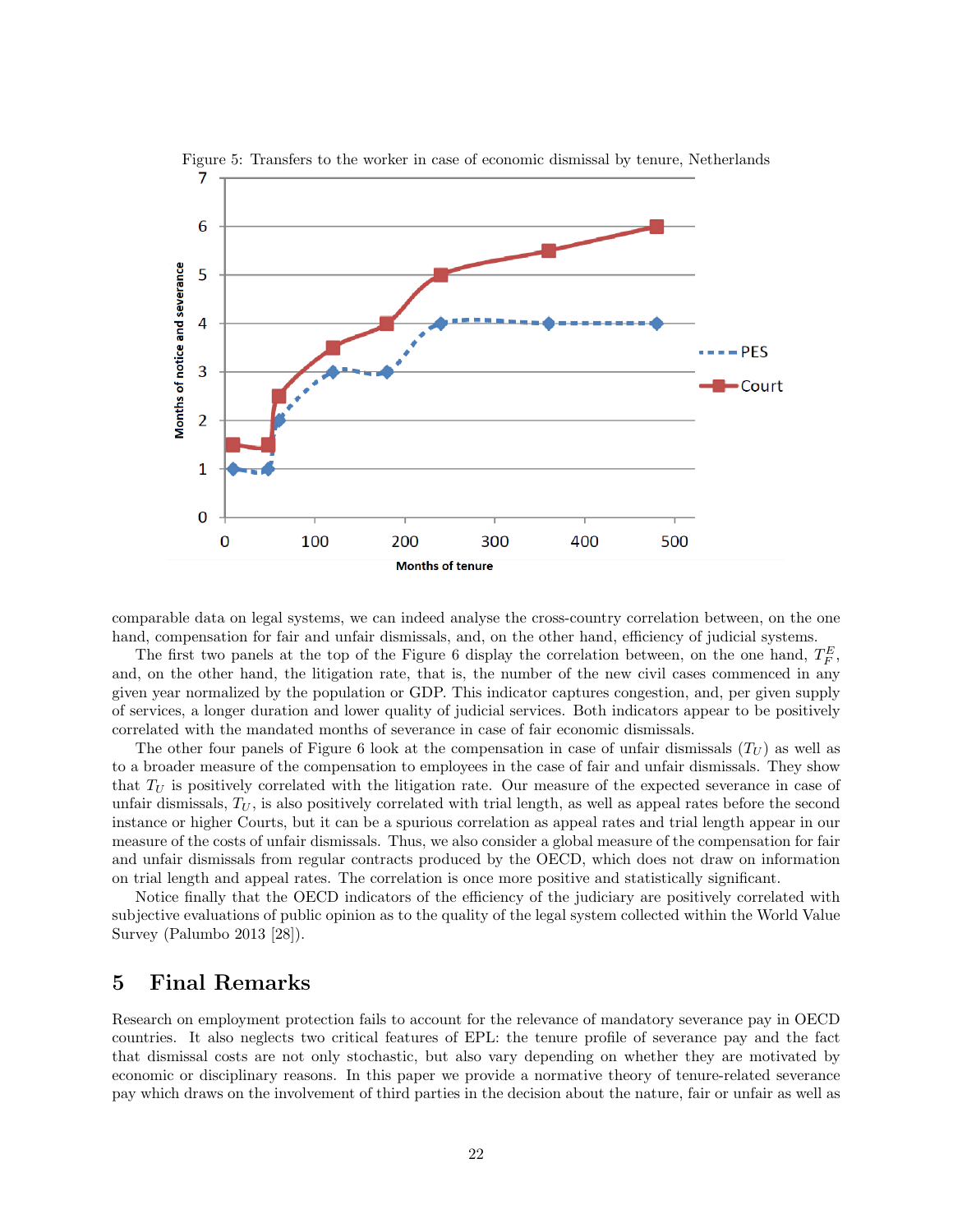

Figure 6: Compensation for dismissal and judicial efficiency

Sources:  $T_F^E$  and  $T_U$  are as in Table 1.

Cost of Individual Dismissal: Index of Compensation in case of individual dismissal produced by the OECD. Data on Litigation rate, trial length and appeal rate from Palumbo [28].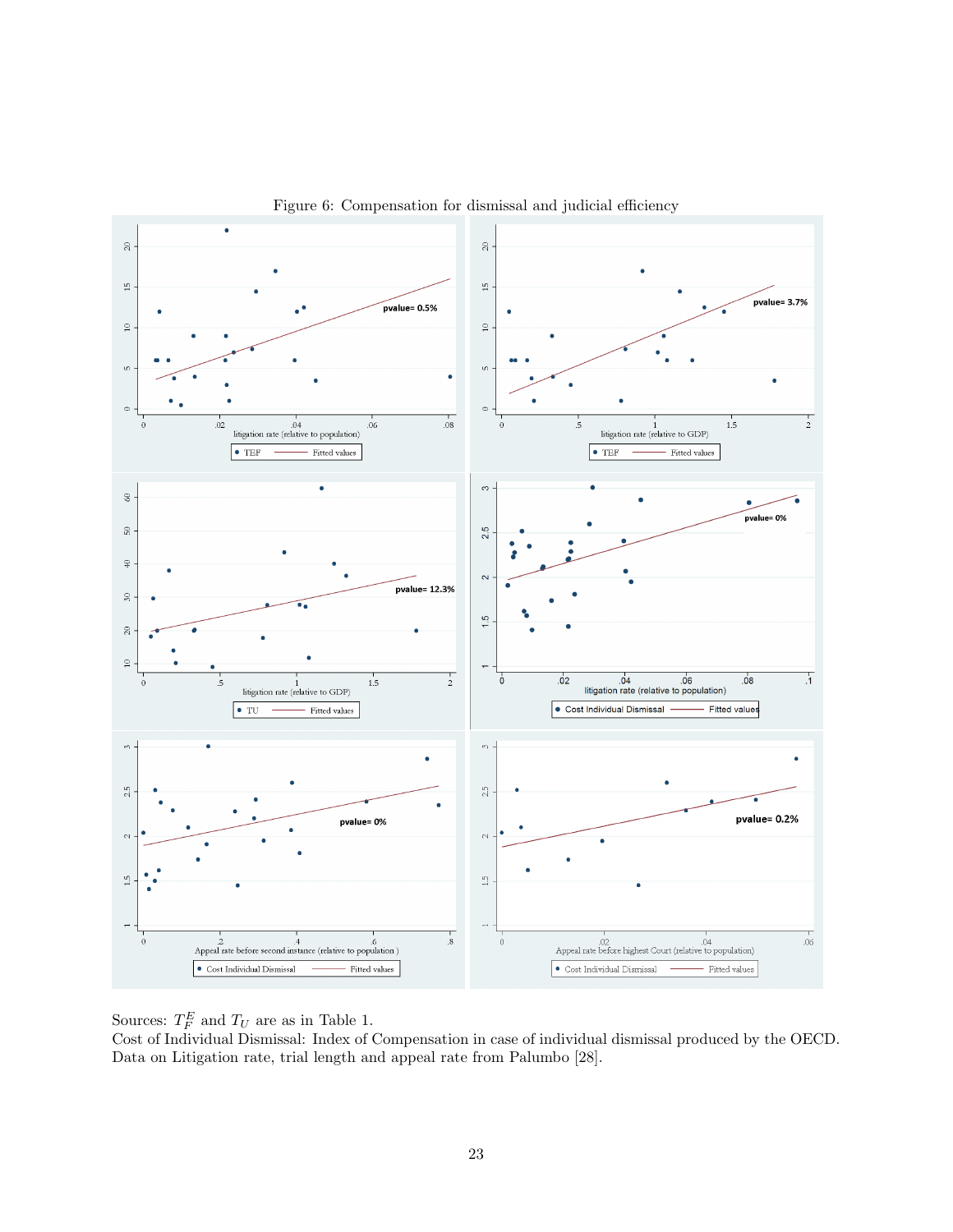disciplinary or economic, of dismissals. In our model severance pay has to be mandated by the Government (or industry-level collective bargaining) rather than being provided by the individual firm. This is because adverse selection stands on the way of these voluntary arrangements, potentially attracting more shirkers to the firm unilaterally offering a severance scheme. In other words, mandatory severance acts as a coordination device across firms.

We show that under a rather broad set of circumstances, and without having to impose any restriction on the distribution of productivity shocks, a severance scheme which is increasing in firm-specific investment costs and in the inefficiency of the legal system is privately efficient in that it avoids separations of jobs that are still originating a positive surplus. This result, which is new for the literature on employment protection, is in line with the reported correlation between, on the one hand, mandatory severance pay, and, on the other hand, OECD indicators of the inefficiency of the legal systems. It implies that reforms of the judiciary can be more effective than labor market reforms in reducing the level of employment protection. We also find empirical support for the key explanation provided by the paper for a positive tenure profile of severance pay, that is, for the fact that investment costs or the probability of getting away with it are increasing with tenure.

Graded employment security schemes in our model deal with the moral hazard associated with the initial investment in training. Our theory is therefore particularly useful in assessing the scope for "insertion contracts", involving mandatory compensation increasing steadily with tenure. Such "unifying" contracts have been advocated in a number of countries as a measure to reduce "contractual dualism", that is, the coexistence of a highly protected segment of the workforce and one segregated into temporary jobs providing low, if any, employment security. Moreover our theory suggests that tenure-related severance is efficient even under the typical conditions faced by "temporary workers", that is, under flexible wages, provided that agreed compensation is deferred and that the employer cannot commit not to layoff the worker who has invested in training.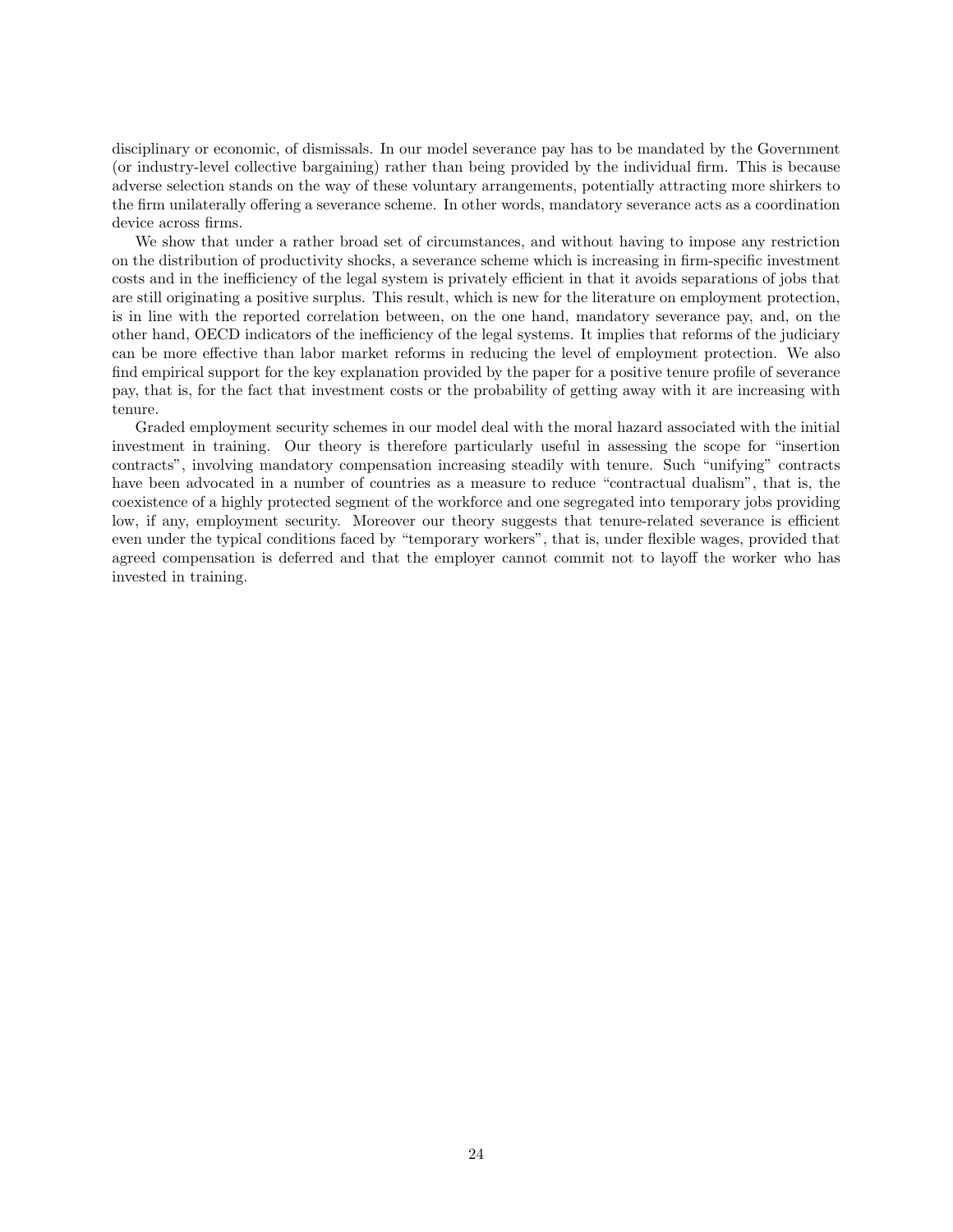# References

- [1] Barth, E. 1997, Firm-Specific Seniority and Wages, Journal of Labor Economics, 15 495-506.
- [2] Bentolila, S., and Bertola, G. 1990. Firing Costs and Labor Demand: How Bad is Eurosclerosis?, Review of Economics and Statistics,57, 381-402.
- [3] Bentolila, S. 1997. Las decisiones judiciales sobre despidos en Espaa: una perspectiva econmica, Cuadernos de Informacin Econmica, 128-129.
- [4] Bertola, G. 1990. Flexibility, Investment and Growth. CEPR Discussion Papers 422.
- [5] Bertola, G., Boeri, T., and S. Cazes. 2000. Employment protection in industrialized countries: The case for new indicators. International Labour Review, 139(1):57-72.
- [6] Blanchard O.J. and Tirole J. 2008. The Joint Design of Unemployment Insurance and Employment Protection: A First Pass. Journal of the European Economic Association, MIT Press, vol. 6(1), pages 45-77, 03.
- [7] Boeri, T. 1999. Enforcement of employment security regulations, on-the-job search and unemployment duration, European Economic Review, 43, 65-89.
- [8] Boeri, T. and vanOurs, J. 2013. The Economics of Imperfect Labor Markets, Princeton University Press.
- [9] Boeri, T. and Jimeno, J. 2005. The effects of employment protection: Learning from variable enforcement, European Economic Review, 49 (8), 2057-77.
- [10] Botero, S, Djankov, S., La Porta, R., Lopez-de-Silanes, F. and Shleifer, A. 2004. The Regulation of Labor, Quarterly Journal of Economics 119, 1339-1382.
- [11] Carmichael, H.L. 1988. Incentives in Academics: Why Is There Tenure?, Journal of Political Economy, 96(3): 453-72, June
- [12] European Labour Law Network. 2011. Dismissal particularly for business reasons and Employment Protection. Thematic Report, Contract No. VC/2010/1636.
- [13] Fraisse, H, Kramarz, F. and Prost, C. 2009. Labor Court Inputs, Judicial Cases Outcomes and Labor Flows: Identifying Real EPL. Working Paper Banque de France, n.404.
- [14] Galdon-Sanchez, E. J. and M. Guell. 2003. Dismissal conflicts and unemployment. European Economic Review, Elsevier, 47(2):323–335.
- [15] Garibaldi, P. 1998. Job flow dynamics and firing restrictions. European Economic Review 42, No. 2: 245-75.
- [16] Garibaldi, P. and Violante G.L. 2005, The Employment Effects of Severance Payments with Wage Rigidities. The Economic Journal, 115: 799832
- [17] Flabbi,L. and A.Ichino. 2001. Productivity, seniority and wages: new evidence from personnel data, Labour Economics, elsevier, vol 8(3), pp 359-387.
- [18] Ilmakunnas, P., vanOurs, J. and V., Skirbekk (2010), Age and Productivity, in Garibaldi, P., Oliveira-Martins, J. and vanOurs, J. (eds.) Ageing, Health and Productivity, Oxford University Press.
- [19] Kotlikoff, L. and Jagadeesh G. 1992. Estimating a Firm's Age-Productivity Profile Using the Present Value of Workers' Earnings. Quarterly Journal of Economics, 107, 1215-1242.
- [20] Lazear, E.P. and Moore R.L. 1994. Incentives, Productivity and Labor Contracts. Quarterly Journal of Economics, 99, 275-296.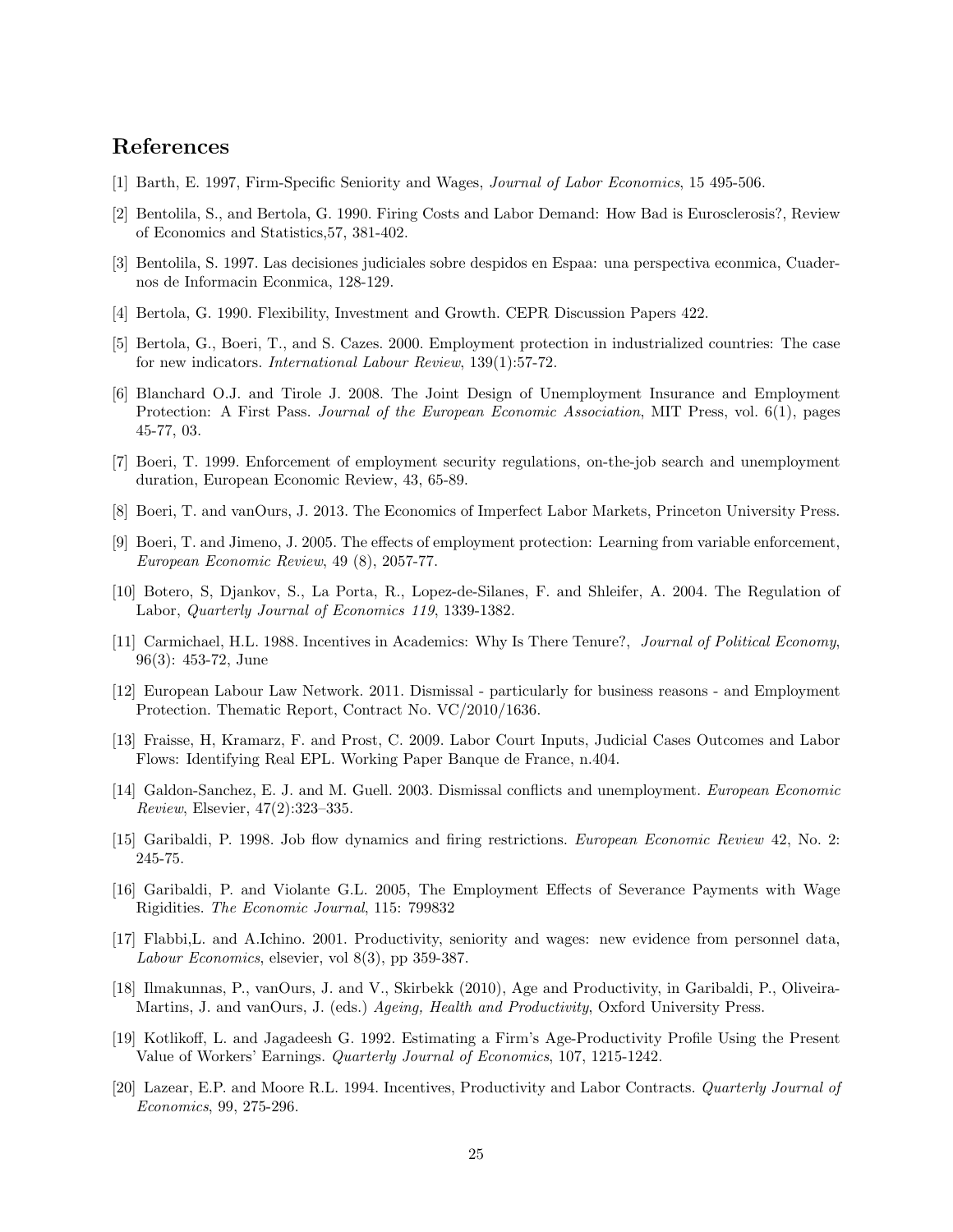- [21] Lazear, E.P. 1990. Job security provisions and employment. Quarterly Journal of Economics, 105:699– 726.
- [22] Malo, M.A. 1998. Las indemnizaciones por despido, un problema de negociacin. Editorial ACARL, Madrid.
- [23] Malo, M.A., and Toharia, L. 1999. Costes de despido y creacin de empleo. Ministerio de Trabajo y Asuntos Sociales, Madrid
- [24] Malo, M.A. 2000. A simple model of severance pay determination: The case of individual dismissals in Spain. Labour, 14(2):269–290.
- [25] Medoff, J.L. and Katharine G. A. 1980, Experience, Performance and Earnings, Quarterly Journal of Economics, 95, 186-216.
- [26] Menzio, G., and Moen, E.R. 2010. "Worker Replacement". Journal of Monetary Economics, 57, 623-636
- [27] Moen, E. R. and Rosen, Å. 2005. Incentive Contracts and Adverse Selection, Scandinavian Journal of Economics, 107(2), 279 - 298.
- [28] Palumbo, G. et al. 2013. The Economics of Civil Justice: New Cross-country Data and Empirics. OECD Economics Department Working Papers 1060, OECD Publishing.
- [29] Pfann, G. and Frenk, M. (2014) Firing Costs and Labor Demand in Recessions, mimeo.
- [30] Postel-Vinay, F. and Turon, H. 2013. The Impact of Firing Restrictions on Labor Market Equilibrium in the Presence of On-the-job Search, Economic Journal, 124, 31-61.
- [31] Rothschild, M. and Stiglitz, J. 1976. Equilibrium in Competitive Insurance Markets: An Essay on the Economics of Imperfect Information. Quarterly Journal of Economics 17, 557-66.
- [32] Ruhmann, P. and Sudekum, J. 2001. Severance Payments and Firm-Specific Human Capital, Discussion Paper n. 111 of the University of Gottingen.
- [33] Shapiro, C. and Stiglitz, J. 1984. Equilibrium Unemployment as a Worker Discipline Device, American Economic Review 74, 433-444.
- [34] Venn, D. 2009. Legislation, Collective Bargaining and Enforcement: Updating the OECD Employment Protection Indicators. OECD Social, Employment and Migration Working Papers 89, OECD Publishing.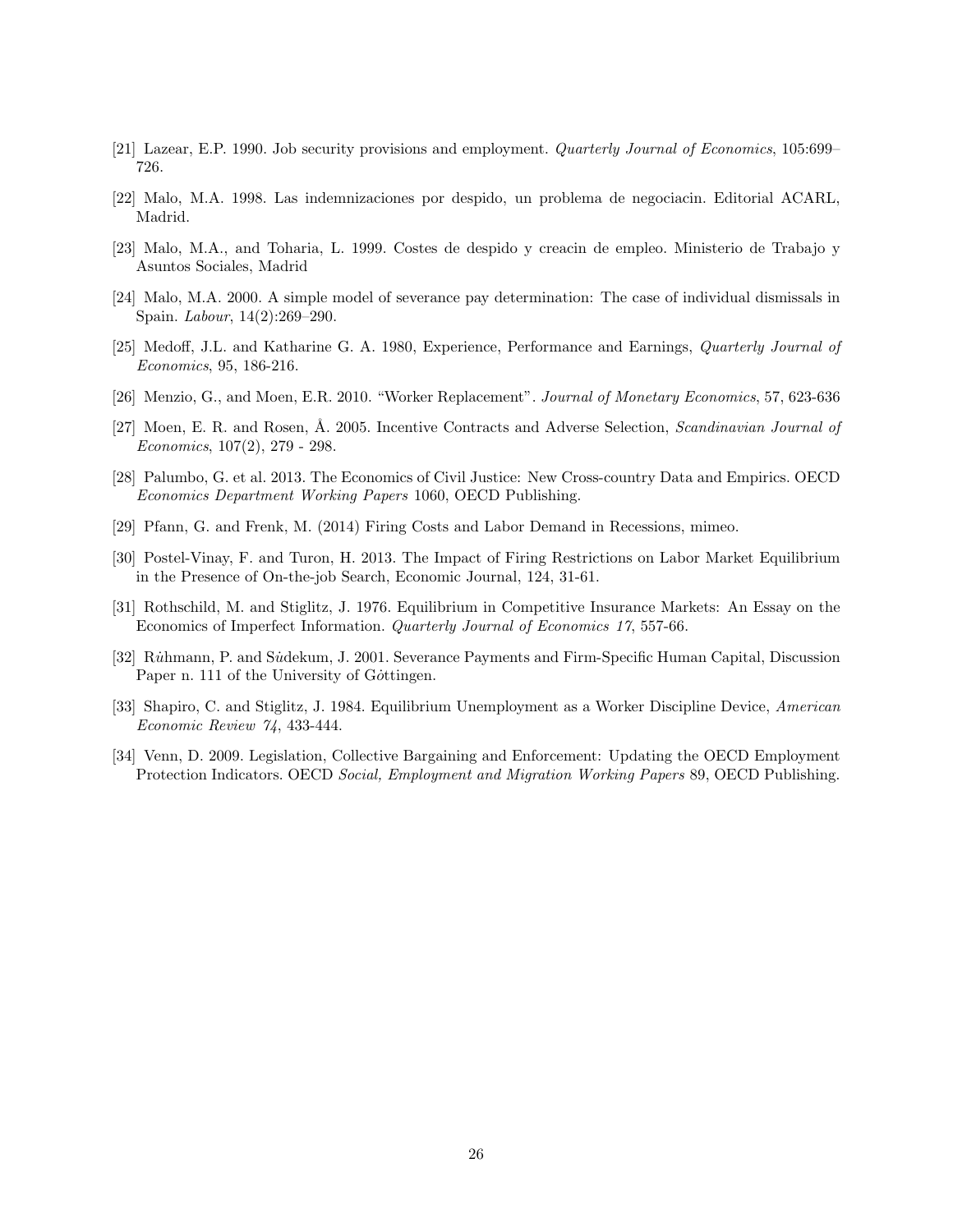# Annex

### An index of Judicial Discretion

Table A1 provides the legal information used to obtain measures of severance payment in different countries, dependent on the nature of the dismissal. Table A2 characterizes the dispersion of these measures, offering the weighted standard deviation of these dismissal costs. Weights are proxies for the probabilities of the three different outcomes (fair economic, fair disciplinary, unfair) under the country-specific rules concerning the burden of proof. Section 3, provides support to the assumption that the burden of proof affects the probability that a dismissal is considered fair economic, fair disciplinary or unfair by a Court of justice. In particular, we assume that the (unconditional) probability that a dismissal is considered unfair,  $(1 - p)$  takes the value .75 when the burden of proof is on the employer, .25 when the burden of proof is on the worker and .5 in the intermediate case where it can be on both parties. Higher up in the decision tree, the employer chooses whether to notify a disciplinary dismissal or take the economic dismissal route, internalizing the probability that the dismissal is considered unfair in the two circumstances. When the burden of proof is on the employer, it is more difficult that a firms takes the, less costly and hence most preferred, disciplinary dismissal route. The conditional probability that a disciplinary dismissal is ruled as unfair is then  $p(1 - p)$ and that an economic dismissal is ruled unfair is  $(1-p)^2$ . Table A2 also provides a measure of judicial discretion,  $\Sigma$ . The latter is obtained by simply multiplying the weighted standard deviation of dismissal costs by the appeal rates before the second instance as a percentage of population  $(\alpha, \text{ see Table A1})$ , a measure of uncertainty of Court rulings. The rationale for using appeal rates as a factor scaling up or down (in relative terms) the standard deviations is that the probability that a case is brought to a higher instance is increasing in the uncertainty as to the expected outcome of the litigation. This proxy is also used by the OECD in its review of the efficiency of legal systems (Palumbo 2013 [28]). When the judicial outcome is more certain, the parties would find an agreement extra-judicially, saving on legal costs. Overall, our measure of judicial discretion is given by

$$
\Sigma = \sqrt{\alpha(E[T^2] - E[T]^2)}
$$

where  $E[.]$  denotes the expectation operator<sup>13</sup>.

$$
\Sigma = \sqrt{\alpha((1-p)T_U^2 + p^2T_F^{D^2} + p(1-p)T_F^{E^2} - ((1-p)T_U + p^2T_F^D + p(1-p)T_F^E)^2)}
$$
(26)

<sup>&</sup>lt;sup>13</sup>Based on the conditional probabilities defined above,  $\Sigma$  is computed as follows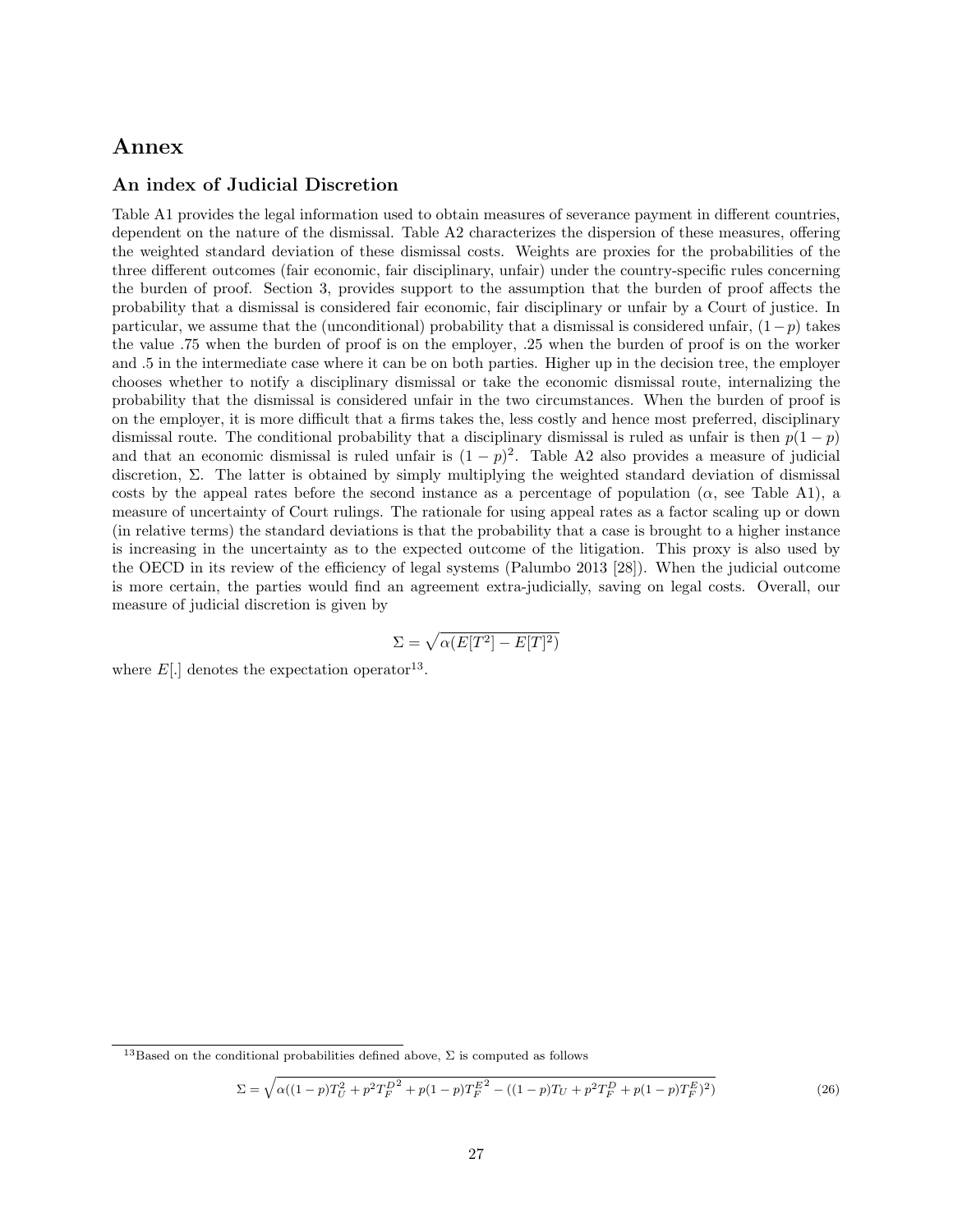|                      |                                                                     | Table                                       |                                                                                                                                                                                                                                                                |                  | <b>A1.</b> Detailed information used to produce Table 1 |                       |                                                            |           |
|----------------------|---------------------------------------------------------------------|---------------------------------------------|----------------------------------------------------------------------------------------------------------------------------------------------------------------------------------------------------------------------------------------------------------------|------------------|---------------------------------------------------------|-----------------------|------------------------------------------------------------|-----------|
|                      | Severance                                                           | Severance                                   | $Ty$ pica $\overline{\phantom{a}}$                                                                                                                                                                                                                             | Maximum          | Reinstatement                                           | Appeal rate           | length of tria                                             | Burden of |
| Country              | Economic<br>at20y, Fair                                             | Disciplinary<br>$\ddot{ }$<br>$at20y$ , Fai | Compensation<br>at20y, Unfair                                                                                                                                                                                                                                  | Notice           | Option                                                  | (per 100<br>citizens  | first instance, months                                     | Proof     |
| Australia            | 2.80                                                                | 0.00                                        | 6.00                                                                                                                                                                                                                                                           | $1.00$           |                                                         | 77                    |                                                            |           |
| Austria              | 0.00                                                                | 0.00                                        | $6.00\,$                                                                                                                                                                                                                                                       | 4.00             |                                                         | 0.39                  | 6.42<br>4.718<br>7.78                                      |           |
| Belgium              | 0.00                                                                | 0.00                                        | 10.30                                                                                                                                                                                                                                                          | 20               |                                                         |                       |                                                            |           |
| Canada               | 2.30                                                                |                                             | Court                                                                                                                                                                                                                                                          | 2.00             |                                                         |                       |                                                            |           |
| CzechRepublic        | 1.50                                                                | 0.000                                       | $6.00\,$                                                                                                                                                                                                                                                       | 2.00             |                                                         |                       |                                                            |           |
| Denmark              | 3.00                                                                |                                             | $6.60\,$                                                                                                                                                                                                                                                       | 6.00             |                                                         | 74.02<br>11.71        |                                                            |           |
| Finland              |                                                                     |                                             | 14.00                                                                                                                                                                                                                                                          | 6.00             |                                                         | 4.47                  | $4.49$<br>$6.31$<br>$7.312$<br>$6.517$<br>$6.67$<br>$6.67$ |           |
| France               | 0.00000                                                             |                                             | 16.00                                                                                                                                                                                                                                                          | $2.00$<br>$7.00$ |                                                         | 38.75                 |                                                            |           |
| Germany              | 10.00                                                               |                                             | 15.50                                                                                                                                                                                                                                                          |                  | $\frac{5}{1.5}$                                         | 3.81                  |                                                            |           |
| Greece               | $\phantom{0}8.00$                                                   |                                             | $\overline{\mathrm{Count}}$                                                                                                                                                                                                                                    | 4.00             | $\sim$ $-$                                              | 38.49                 |                                                            |           |
| $\rm{Hungary}$       |                                                                     |                                             | 12.00                                                                                                                                                                                                                                                          | 3.00             |                                                         | 24.55                 |                                                            |           |
| Ireland              | $6.00$<br>4.00                                                      |                                             | 24.00                                                                                                                                                                                                                                                          | 2.00             |                                                         | 2.96                  | 9.02                                                       |           |
| Italy                | $\begin{array}{c} 0.00 \\ 0.00 \\ 0.00 \\ 6.00 \\ 1.00 \end{array}$ |                                             | 21.00                                                                                                                                                                                                                                                          | 6.00             |                                                         | 29.31                 |                                                            |           |
| Japan                |                                                                     |                                             |                                                                                                                                                                                                                                                                | 1.00             |                                                         | 3.99                  |                                                            |           |
| Korea                |                                                                     |                                             |                                                                                                                                                                                                                                                                | 1.00             |                                                         | $7.66\,$              | $\frac{18.81}{3.57}$<br>4.81<br>8.75                       |           |
| Luxembourg           |                                                                     |                                             |                                                                                                                                                                                                                                                                | 6.00             |                                                         | 23.89                 |                                                            |           |
| Mexico               |                                                                     |                                             |                                                                                                                                                                                                                                                                | n.a.             | ت<br>1                                                  | 16.43                 | 11.40                                                      |           |
| Netherlands          | 0.00                                                                |                                             |                                                                                                                                                                                                                                                                | 4.00             |                                                         |                       | 10.17                                                      |           |
| NewZealand           |                                                                     |                                             |                                                                                                                                                                                                                                                                | 0.50             | $\rightarrow$ $\sim$ $\rightarrow$                      | 1.42                  | $5.70\,$                                                   |           |
| Norway               | $0.00$<br>$3.00$                                                    |                                             |                                                                                                                                                                                                                                                                | 6.00             |                                                         |                       | $5.33$<br>$5.55$                                           |           |
| Poland               |                                                                     |                                             |                                                                                                                                                                                                                                                                | 3.00             |                                                         |                       |                                                            |           |
| Portugal             | 12.00                                                               |                                             |                                                                                                                                                                                                                                                                | 2.50             |                                                         |                       | 14.15                                                      |           |
| SlovakRepublic       | $4.00$                                                              |                                             | $\begin{array}{l} 0.00000\\ 0.0000000\\ 0.0000000\\ 0.000000\\ 0.000000\\ 0.00000\\ 0.00000\\ 0.00000\\ 0.00000\\ 0.00000\\ 0.00000\\ 0.00000\\ 0.00000\\ 0.00000\\ 0.00000\\ 0.00000\\ 0.00000\\ 0.00000\\ 0.00000\\ 0.00000\\ 0.00000\\ 0.00000\\ 0.00000\\$ | 3.00             | 2.5                                                     | $\frac{28.86}{16.93}$ | 11.81                                                      |           |
| Spain                | 12.00                                                               | 0.00                                        | 24.00                                                                                                                                                                                                                                                          | 0.50             | $\circ$                                                 | 31.38                 | 9.07                                                       |           |
| Sweden               | $0.00$                                                              | 0.00000                                     | 32.00                                                                                                                                                                                                                                                          | 6.00             |                                                         | 3.05                  | 6.20                                                       |           |
| Switzerland          | 0.00                                                                |                                             | $6.00\,$                                                                                                                                                                                                                                                       | 3.00             |                                                         | 10.43                 | 4.36                                                       | ⋗         |
| Turkey               | 20.00                                                               | 0.00                                        | 10.00                                                                                                                                                                                                                                                          | 2.00             |                                                         | í,                    | $7.05$<br>8.34                                             | Ф         |
| <b>JnitedKingdom</b> | $4.60\,$                                                            | 0.00                                        | 5.50                                                                                                                                                                                                                                                           | 3.00             |                                                         | 547                   |                                                            | Φ         |
| United States        | $0.00$                                                              | 0.00                                        | Court                                                                                                                                                                                                                                                          | 0.00             | $\overline{0}$                                          |                       |                                                            | Φ         |

Notes: Data are react solution, where with a being herive differs between categories of workers (e.g. white and blue collars) or between reasons of dismissal (e.g. personal and redundancy), the longest Notes. Data are rea period is chosen; Court: Free determination by Court: Fair dismissal: severance pay at 20 years of tenure; Length of tenure; Length of tenure; Length of tenure; Length of tenure; Length of tenure; Length of trial: Data fro (2012) represent the average length of proceedings for employment dismissal cases at first instance Courts for the latest year available; the other data on length of trial period (OECD, 2013), represent the maximum legal length for this type of proceeding.  $\pi$ : probability (0-1) that, in case of unfair dismissal, the judge opts for the reinstatement of the worker. It is based on the 0-3 measure of the likelihood of the

procedure.

reinstatement provided by OECD (2013): 0= no right or practice; 1= rarely or sometimes made available, 2= fairly often made available, 3= almost always made available. For Netherlands, data refer to PES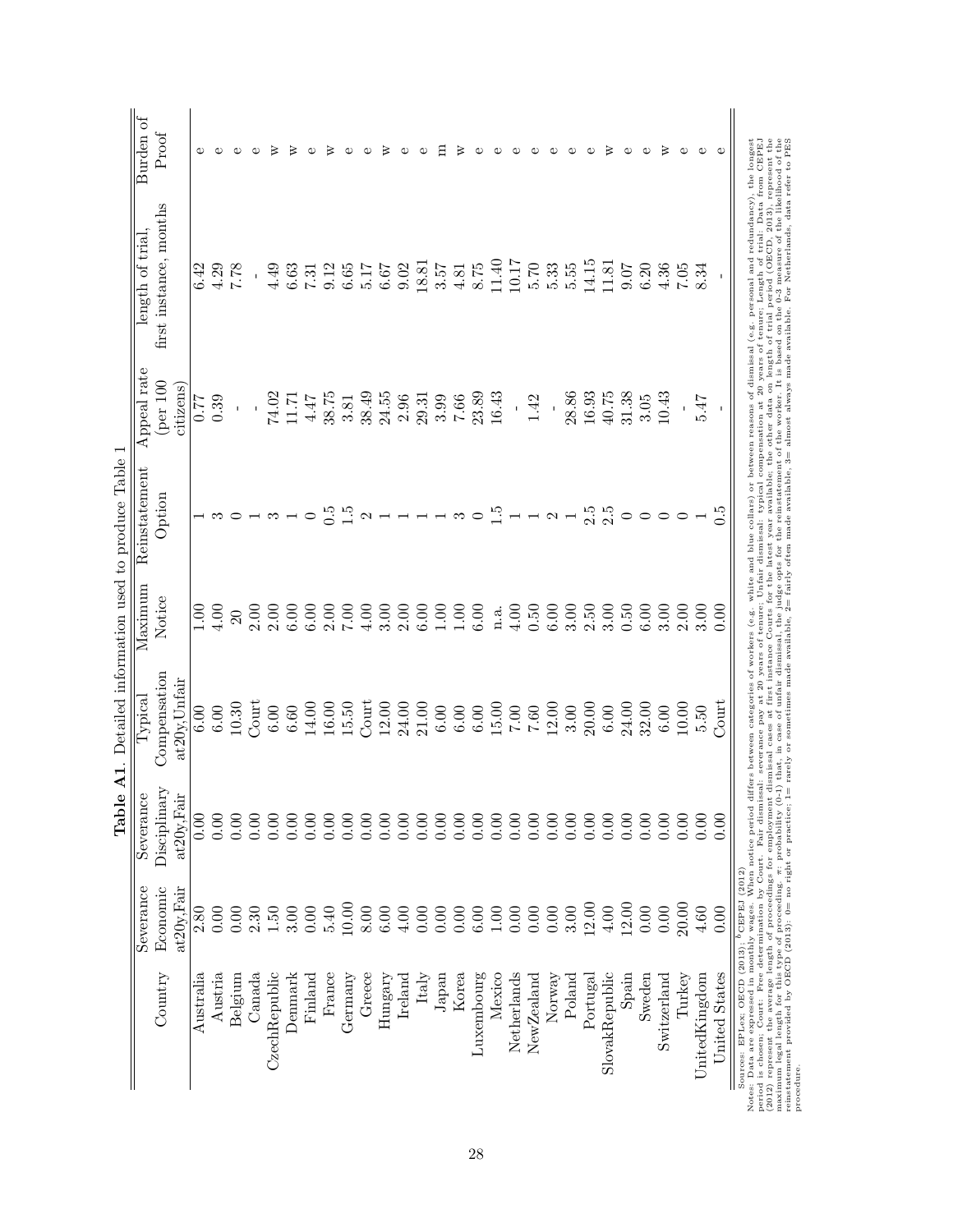| Table A2. Judicial discretion |        |          |  |
|-------------------------------|--------|----------|--|
| Country                       | st.dev | Σ        |  |
|                               |        |          |  |
| Australia                     | 4.71   | 0.41     |  |
| Austria                       | 7.06   | 0.44     |  |
| Belgium                       | 4.46   |          |  |
| CzechRepublic                 | 7.65   | $6.58\,$ |  |
| Denmark                       | 5.83   | 2.00     |  |
| Finland                       | 6.06   | 1.28     |  |
| France                        | 10.72  | $6.68\,$ |  |
| Germany                       | 12.77  | 2.49     |  |
| Hungary                       | 10.07  | 4.99     |  |
| Ireland                       | 15.57  | 2.68     |  |
| Italy                         | 14.78  | 8.00     |  |
| Japan                         | 4.58   | 0.91     |  |
| Korea                         | 7.28   | 2.02     |  |
| Luxembourg                    | 3.58   | 1.75     |  |
| Netherlands                   | 5.48   |          |  |
| NewZealand                    | 5.19   | 0.62     |  |
| Norway                        | 10.22  |          |  |
| Poland                        | 2.92   | 1.57     |  |
| Portugal                      | 22.39  | 9.21     |  |
| SlovakRepublic                | 10.41  | $6.64\,$ |  |
| $S$ pain                      | 11.98  | 6.71     |  |
| Sweden                        | 13.86  | 2.42     |  |
| Switzerland                   | 2.60   | $0.84\,$ |  |
| Turkey                        | 7.81   |          |  |
| UnitedKingdom                 | 4.96   | $1.16\,$ |  |

Notes: Reference is made to a worker with 20 years of tenure.

Sources: EPLex; OECD (2013);

See the main text for details.

Table A2 suggests that there is substantial cross-country heterogeneity on both, dispersion of potential costs of dismissals, and judicial discretion. Countries that are typically pointed out by employers of multinational corporations as having particularly costly dismissal procedures (e.g., France, Italy, Portugal, and Spain) display high values of the two indicators. Notice that they are not monotonically increasing in dismissal costs. For instance, countries with relatively large costs of unfair dismissals, like Sweden, display a much lower index of judicial discretion than countries, such as the Czech Republic, where unfair dismissal costs are about 50% lower than in Sweden.

# An Index of Graded Security

In order to characterize the severance-tenure profile of EPL in different countries, we developed a simple measure of graded security for regular workers, that is workers with open-ended contracts. The index is obtained by adding up mandatory severance and notice periods in case of fair economic dismissals for private sector workers at different tenure lengths, drawing on institutional information gathered by the ILO (EPLex project) and the OECD. In particular, we considered the following tenure classes for which cross-country comparable information was available: tenure at nine months; at one, five, ten and twenty years. At each tenure length, we computed an apparent elasticity of severance to tenure (plus notice) in between any two consecutive tenure levels and the ratio of tenure to the number of months in that interval. This suggests that there is significant cross-country variation in the slope of the severance-tenure profile, but only two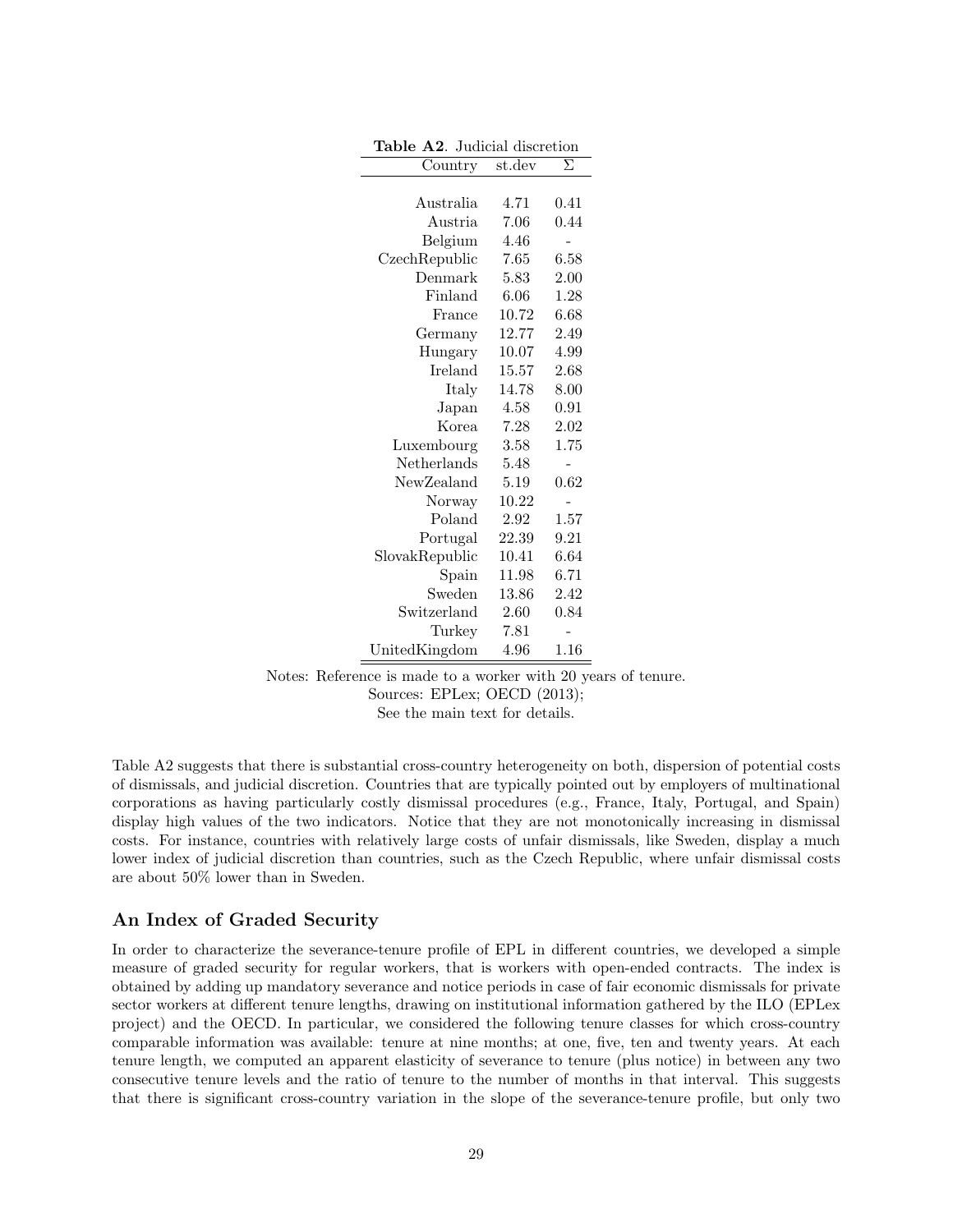countries (Austria and Japan) where the elasticity is zero throughout a 20 years tenure length, denoting a flat severance-tenure profile. <sup>14</sup> In the other countries, a flat severance-tenure profile is observed only limited to some tenure lengths.

As there is an apparent elasticity per period, we also developed a summary measure of graded security, by adding up the elasticities using weights proportional to the length of each tenure interval. Finally we normalized these overall apparent elasticities to obtain a unit value for a proportional severance scheme at all tenure lengths (one having always a unit apparent elasticity). Formally, denoting by  $S + N = T$  the months of mandatory severance and compulsory notice period, by  $\tau$  months of tenure, and indexing the tenure classes by subscript  $t$ , our index of *Graded Security* is given in each country by

$$
GS = \sum_{t=0}^{4} \frac{\Delta T_t}{\Delta \tau_t} * \frac{\tau_{t+1}}{T_{t+1}} * \frac{\Delta \tau_t}{240}
$$
\n(27)

where  $t$  indexes the tenure length classes.

We find that in 27 countries out of 29, the index is positive and in most of them (18) it is above 50 per cent. In the two countries paying the same severance at all tenure levels (Austria and Japan), the index is clearly zero.

Table A3 Apparent Elasticities at different tenure lengths and overall measure of Graded Security

|                 | Apparent Elasticities |              |              |               |               | GS Index |
|-----------------|-----------------------|--------------|--------------|---------------|---------------|----------|
|                 | at 9 months           | at 12 months | at 60 months | at 120 months | at 240 months |          |
| Australia       | $1.00\,$              | 3.33         | 0.67         | 0.38          | 0.00          | 0.31     |
| Austria         | 0.00                  | 0.00         | 0.00         | 0.00          | 0.00          | 0.00     |
| Belgium         | 0.75                  | 0.80         | 0.21         | 0.50          | 1.00          | 0.70     |
| Canada          | 1.00                  | 2.00         | 1.00         | 0.89          | 0.71          | 0.84     |
| Czech Republic  | 0.60                  | 0.00         | 0.00         | 0.00          | 0.00          | $0.02\,$ |
| Estonia         | 1.00                  | 0.99         | 0.42         | 0.50          | 0.00          | 0.26     |
| Finland         | 1.00                  | 2.15         | 0.63         | 1.00          | 0.67          | 0.77     |
| France          | 0.00                  | 0.67         | 0.75         | 0.50          | 0.91          | 0.74     |
| Germany         | 0.00                  | 1.41         | 0.85         | $1.00\,$      | 0.94          | 0.91     |
| Greece          | 0.00                  | 4.00         | 0.69         | 0.71          | 1.00          | 0.87     |
| Hungary         | 0.00                  | 0.00         | 0.90         | 0.55          | 0.79          | 0.71     |
| Ireland         | 1.00                  | 2.18         | 0.74         | 0.80          | 0.76          | 0.79     |
| Israel          | 1.00                  | 3.11         | 0.83         | 0.91          | $\rm 0.95$    | 0.95     |
| Italy           | 0.00                  | 0.00         | 0.00         | 0.50          | 0.40          | 0.33     |
| Japan           | 0.00                  | 0.00         | 0.00         | 0.00          | 0.00          | 0.00     |
| Korea, Rep.     | 0.00                  | 2.01         | 0.83         | 0.91          | $\,0.95\,$    | 0.90     |
| Luxembourg      | 0.00                  | 0.00         | 0.75         | 0.75          | 0.67          | 0.67     |
| Mexico          | 1.00                  | 0.12         | 0.40         | 0.57          | 0.73          | 0.63     |
| Netherlands     | 0.00                  | 0.00         | 0.63         | 0.67          | 0.50          | 0.54     |
| Norway          | 0.00                  | 0.00         | 0.63         | 0.67          | 0.00          | 0.29     |
| Poland          | 0.00                  | 0.00         | 0.83         | 0.00          | 0.00          | 0.17     |
| Portugal        | 1.00                  | 0.50         | 0.54         | 0.88          | 0.89          | 0.82     |
| Slovak Republic | 0.50                  | 0.00         | 0.42         | 0.00          | 0.00          | 0.10     |
| Slovenia        | 0.00                  | 0.67         | 0.71         | 0.63          | 1.08          | 0.85     |
| Spain           | 0.51                  | 0.57         | 0.87         | 0.93          | 0.87          | 0.87     |
| Sweden          | 0.00                  | 0.00         | 0.83         | 1.00          | 0.00          | 0.42     |
| Switzerland     | 1.00                  | 2.00         | 0.00         | 0.67          | 0.00          | 0.23     |
| Turkey          | 0.00                  | 2.08         | 0.90         | 0.84          | 0.92          | 0.87     |
| United Kingdom  | 0.00                  | 0.00         | 1.09         | 1.00          | 0.65          | 0.79     |

<sup>14</sup>In Denmark, New Zealand and the US, there is no national mandatory severance, hence the elasticity is not defined. Therefore, these countries are not included in Table 2.